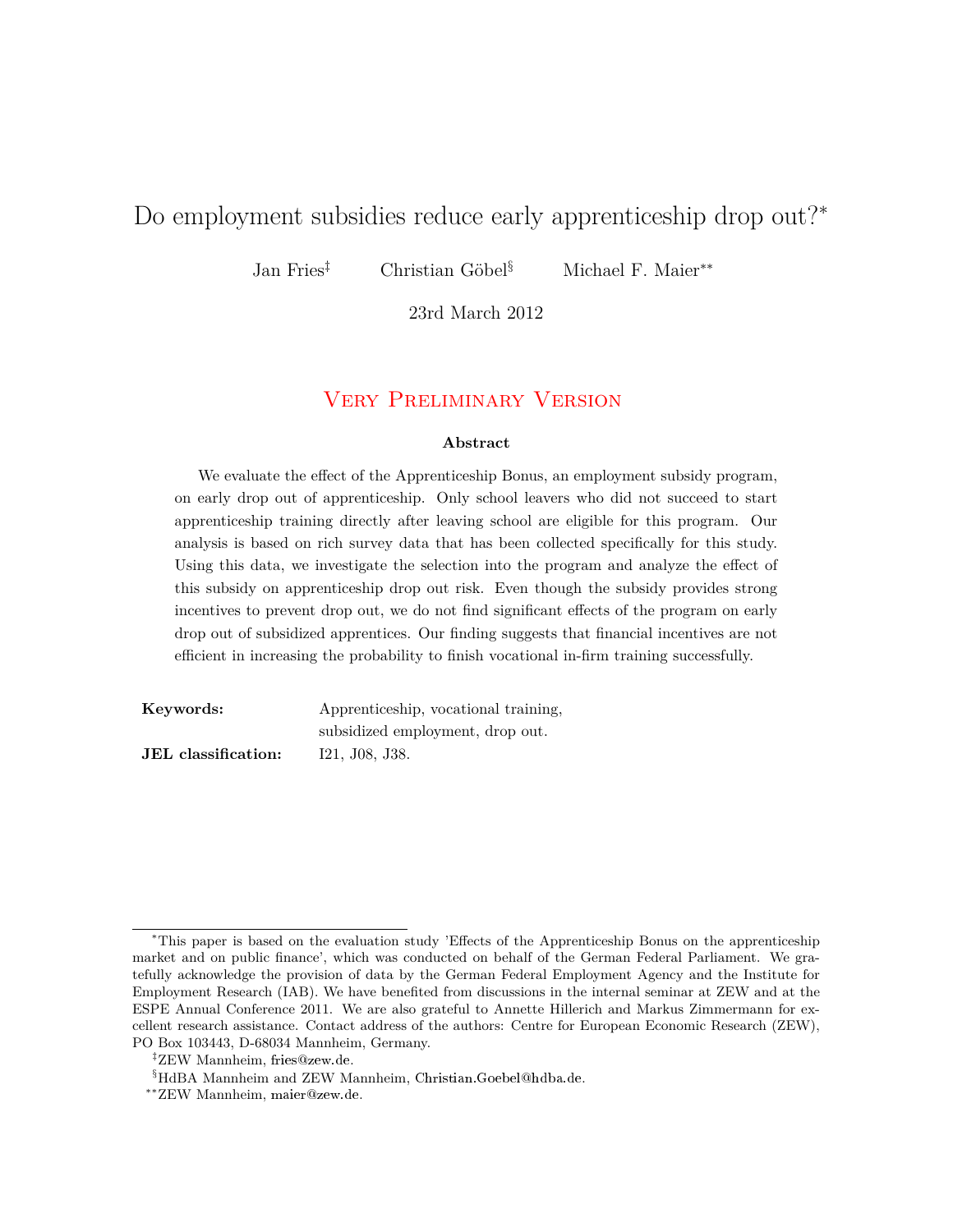### **1 Introduction**

In many countries, apprenticeship training plays a major role for skill formation during the school-to-work transition (Ryan [2001]). About two thirds of German school leavers, in particular those with lower graduation, enter the labour market via the apprenticeship sys $tem[BMBF, 2010]$ <sup>1</sup>. Finishing apprenticeship training leads to a formal degree that certifies the acquisition of vocational qualification in form of work experience and specific skills. This formal degree serves as a kind of "admission ticket" for later jobs and unemployment rates are much higher for workers that did not finish apprenticeship training successfully. Accordingly, drop out of apprenticeship is likely to affect future career prospects (Winkelmann [1996], Lüdemann et al. [2006], Oreopoulos [2007]). Despite the importance of the apprenticeship degree, drop out rates are fairly high. For example, in Germany more than 20 percent of apprentices drop out before the end of the training (see table 1). Approximately half of the drop outs occur during the first year of apprenticeship training.

|      | Drop out rate   | Drop out rate |
|------|-----------------|---------------|
|      | (first year of  | (overall)     |
|      | apprenticeship) |               |
| 2003 | 0.11            | 0.24          |
| 2004 | 0.10            | 0.22          |
| 2005 | 0.10            | 0.21          |
| 2006 | 0.10            | 0.21          |
| 2007 |                 |               |
| 2008 | 0.12            | 0.23          |

Table 1: Drop out rates for apprenticeship training in Germany

Source: German Federal Institute for Vocational Education and Training (BiBB). No data available for 2007.

Due to the importance of apprenticeship in Germany, politics concern about apprenticeship seekers and apprenticeship completion. In 2008 the German Federal Government introduced the Apprenticeship Bonus.<sup>2</sup> The aim of this program is to support disadvantaged young people to find an apprenticeship position and complete apprenticeship training. Young people who unsuccessfully searched for apprenticeship positions after leaving school are eligible for Apprenticeship Bonus.<sup>3</sup> The program provides a 4000-6000 Euro subsidy to employers that offer apprenticeship positions to eligible young people. The subsidy provides a conditional payment that is split in two equal parts. The first payment is conditional on apprentice's survival of the probation period which is typically three to four months after the

<sup>&</sup>lt;sup>1</sup>In 2009 64.8 percent of German school leavers enter the apprenticeship system.

<sup>2</sup>Apprenticeship Bonus denotes the German program *Ausbildungsbonus*.

<sup>&</sup>lt;sup>3</sup>Also young people who cannot finish apprenticeship training because the firm goes bankrupt are eligible for Apprenticeship Bonus. This case is not considered in the following paper.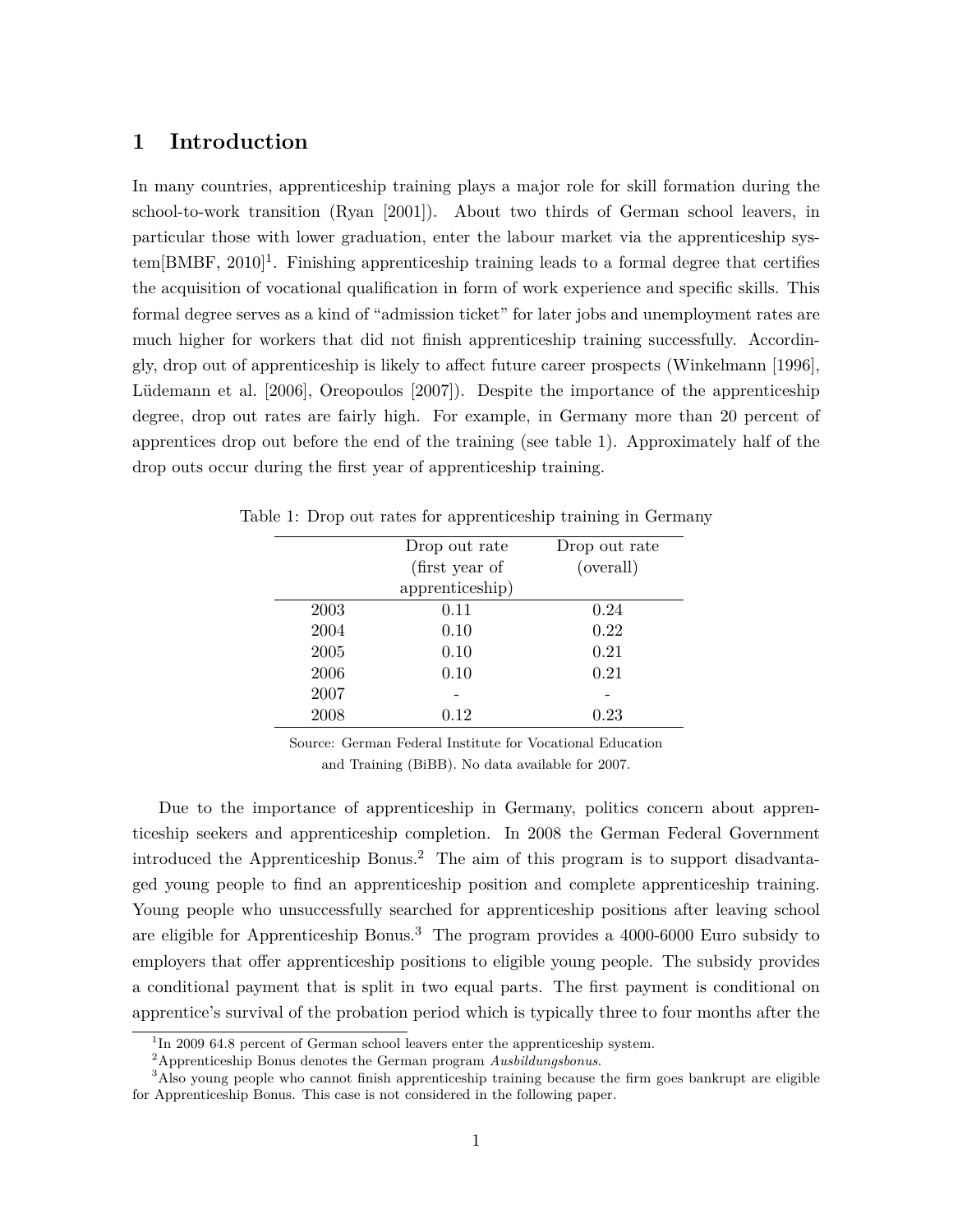start of apprenticeship training. The second payment is conditional on the registration of the apprentice for final examination, which is typically two to three months before the end of the training period. Apprenticeship training takes between two and three and a half years.

Private firms play an important role in the German apprenticeship system. They provide most of the vocational training and therefore pay most of the costs. Firms consequently expect a large fraction of the returns from apprenticeship for them. As the German apprenticeship system is a dual track system, apprentices work most of the time in the firm and spend one to two days per week at vocational schools, where they follow specific and general classes. Firms returns to apprenticeship training depend on the productivity of apprentices, the time the apprentices work in the firm and the facility to hire qualified workers at the labour market. Apart from the original hiring decision, profit maximizing firms should decide over the course of apprenticeship training whether to continue apprenticeship training or dismiss the worker by considering their ratio between expected costs and returns.

In this study we investigate two issues: First, we investigate the selection of eligible young workers into the Apprenticeship Bonus. Second, we estimate the effect of participation in the Apprenticeship Bonus on drop out during the first year of apprenticeship training. We compare early drop out rates of apprentices subsidized by Apprenticeship Bonus with comparable, eligible but unsubsidised apprentices.

The subsidy provided by the Apprenticeship Bonus decreases labour costs of entitled apprentices. As the Apprenticeship Bonus is split in two payments that are conditional on the survival of probation period and on the registration of apprentices for final examination, firms ceteris paribus have an incentive to prevent subsidized apprentices from dropping out in order to get the payments. If firms react to this incentive, subsidized apprentices should be less likely to drop out than comparable unsubsidized apprentices. Apprenticeship wages are quasi fixed through collective bargaining agreements and the subsidy is paid directly to the firms. Nevertheless, profit maximizing firms can, and usually should, share the rent and provide non-monetary transfers to the subsidized apprentices. To prevent drop out, firms could for example pass on incentives to subsidized apprentices through higher commitment, more patience, concession and encouragement.

The individual decision to quit apprenticeship training has been explained by at least two different theoretical approaches. The first approach emphasizes the importance of imperfect information about the match quality at the start of an employment spell (Jovanovic [1979]). During employment, the employer and the employees gain information about the quality (productivity) of the match. If the match quality turns out to be too low, the employees are dismissed. In the context of apprenticeship training, a mismatch revealing after some time could be responsible for drop out. Second, referring to the classical human capital approach by Becker [1964], drop out of apprenticeship can be associated to changes in the cost-benefit ratio of the educational aspect of apprenticeship. Initially expected returns to apprenticeship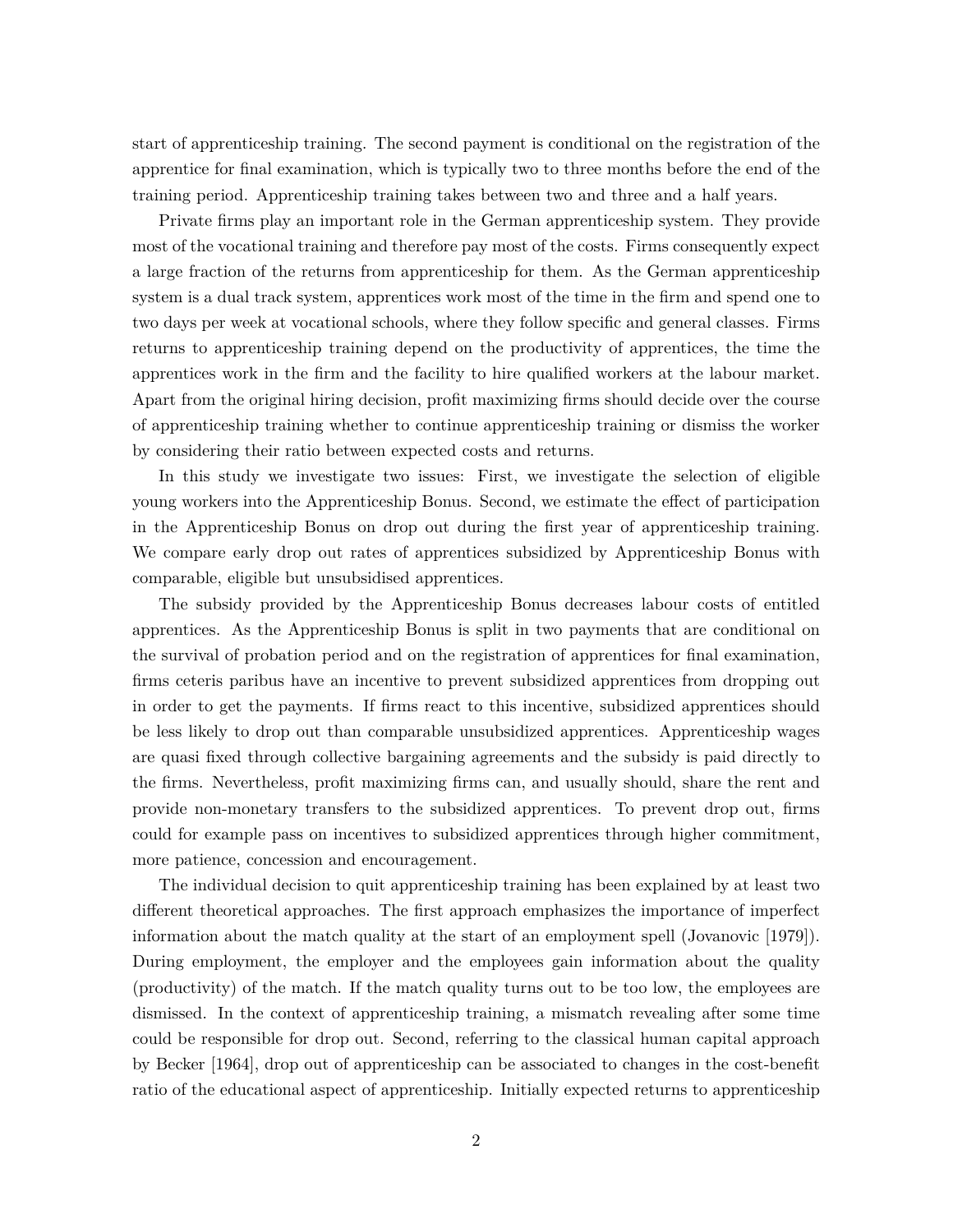can decrease or expected costs of apprenticeship can increase and ultimately lead to drop out.

We use detailed survey data on apprentices for our analysis of the effect of Apprenticeship Bonus on early drop out. The data contain detailed information on apprentices who are subsidized by Apprenticeship Bonus and apprentices who are eligible but not subsidized. We use a wide range of information on apprentice's characteristics, education, socio-economic and family background. The data also comprise information on apprentice's behavior, activities and decisions between leaving school and start of apprenticeship training. This includes the search strategy in order to find an apprenticeship position between leaving school and starting apprenticeship. We argue that our data validates a selection-on-observables approach to exclude selection effects.

We find that the Apprenticeship Bonus has no significant effect on early drop out risk of subsidized apprentices. The survival rates of subsidized and unsubsidized but eligible apprentices are about the same, twelve months after the start of apprenticeship training. Using propensity score matching, we find no significant effects of Apprenticeship Bonus on dropout rates during the first 12 months after the start of apprenticeship training.

Still, the time pattern of the effect on monthly drop out rates fits to the incentive structure provided by the Apprenticeship Bonus. Estimates of monthly effects show that drop out rates are slightly decreased by the Apprenticeship Bonus during the first four months after the start of apprenticeship. After the fourth month, the Apprenticeship Bonus leads to higher drop out risk. We interpret our findings as a sign of deadweight effects, apparently the Apprenticeship Bonus decreases the drop out rates slightly until the end of the probation period. Once firms have received the first payment of the Apprenticeship Bonus, the drop out rates increase and one year after the start of apprenticeship training, the survival rates with and without the program are roughly the same.

This study is closely related to research on the effect of subsidized employment, drop out of education, and the effect of subsidies on educational attainment. To our knowledge, this is the first study evaluating the effect of subsidises on drop out for apprenticeship training. Different from our study, classical evaluation studies on the effect of subsidies on employment duration or employment probability have a different perspective on the desired outcome. The outcome in these studies is non-subsidized regular employment in contrast to spending time in subsidized employment. Gerfin et al. [2005], Jaenichen and Stephan [2011] and Göbel [2006, 2008] for example examine the impact of subsidized employment on the probability of prospective regular employment, considering subsidized employment as non-desirable. Accordingly, Bell et al. [1999] and Dorsett [2006] evaluate the British program New Deal for Young People with respect to the employability of subsidized youth. In our case, however, the subsidy aims to reduce drop out from apprenticeship training. Staying in employment until the examination is considered as highly desirable as completion of apprenticeship training serves as an important signal to future employers.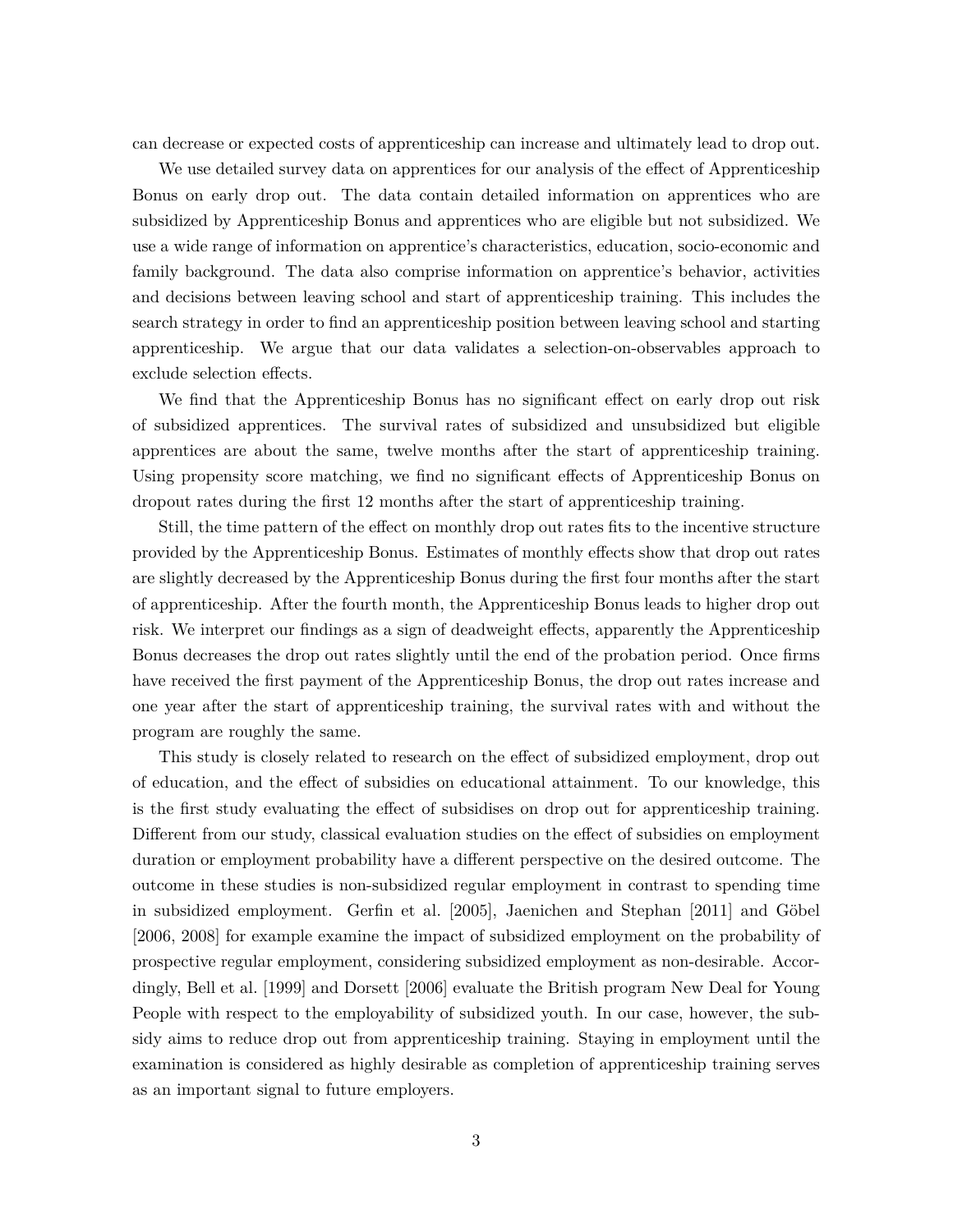Our study shares important traits with the vast literature on the determinants for drop out of schooling, post-compulsory schooling, or apprenticeship training.<sup>4</sup> Also, there is a branch of literature on the effects of subsidies on educational attainment. Dynarski [2003], for example, evaluates the effects of subsidies on college completion in the US and Dearden et al. [2005] examine the impact of subsidies on retention in post-compulsory schooling in the UK. Specific evaluations on subsidized apprenticeship training, however, are rarely conducted.

This paper is structured as follows: In section 2, we summarize the German apprenticeship system and describe the mechanism of Apprenticeship Bonus regarding drop out risk. The used data set and a descriptive analysis of the characteristics of apprentices that are selected into the Apprenticeship Bonus are presented in section 3. Section 4 discusses the identification strategy referring to potential factors of drop out risk and the selection into Apprenticeship Bonus. We evaluate the effect of the Apprenticeship Bonus on drop out risk in section 5 and conclude in section 6.

### **2 The German apprenticeship system Apprenticeship Bonus**

The German apprenticeship system has a long tradition in training young school leavers to enter the labour market.<sup>5</sup> Compared to many other countries, Germany faces relatively low unemployment rates for young people and labour market integration of school leavers works well. Therefore, in the economic literature, the German apprenticeship system is often considered as exemplary for other countries (see for example Oulton and Steedman [1994], Steedman [2001], Harhoff and Kane [1997]). The German educational system provides several alternatives to school leavers at the end of compulsory schooling. Apprenticeship training is one important option besides further schooling or the direct entrance to the labour market. About two thirds of German school leavers enter the apprenticeship system<sup>6</sup>, and for most of them, apprenticeship training is a stepping stone into the labour market.

After leaving compulsory school youth can apply at firms for apprenticeship training without further prerequisites. The German apprenticeship system provides dual training that combines in-firm training with schooling. At the end of the apprenticeship training, which lasts between two and three and a half years, there is a central examination for practical and theoretical professional knowledge and skills. For school leavers with low degrees, the apprenticeship system offers an opportunity to get profound professional training. During apprenticeship training young workers acquire vocational qualifications, formal skills, and working experience. On the other hand, non-completion of apprenticeship can hamper future career prospects. For example, Lüdemann et al. [2006] report shorter unemployment dura-

<sup>&</sup>lt;sup>4</sup>See for example Bessey and Backes-Gellner [2008] for apprenticeship training.

<sup>5</sup>See Franz and Soskice [1995] for an overview. Note that a couple of other Countries, as Switzerland, Austria and Denmark have apprenticeship systems that are very similar to the German system.

<sup>&</sup>lt;sup>6</sup>In 2009 64.8 percent of German school leavers enter the apprenticeship system BMBF [2010].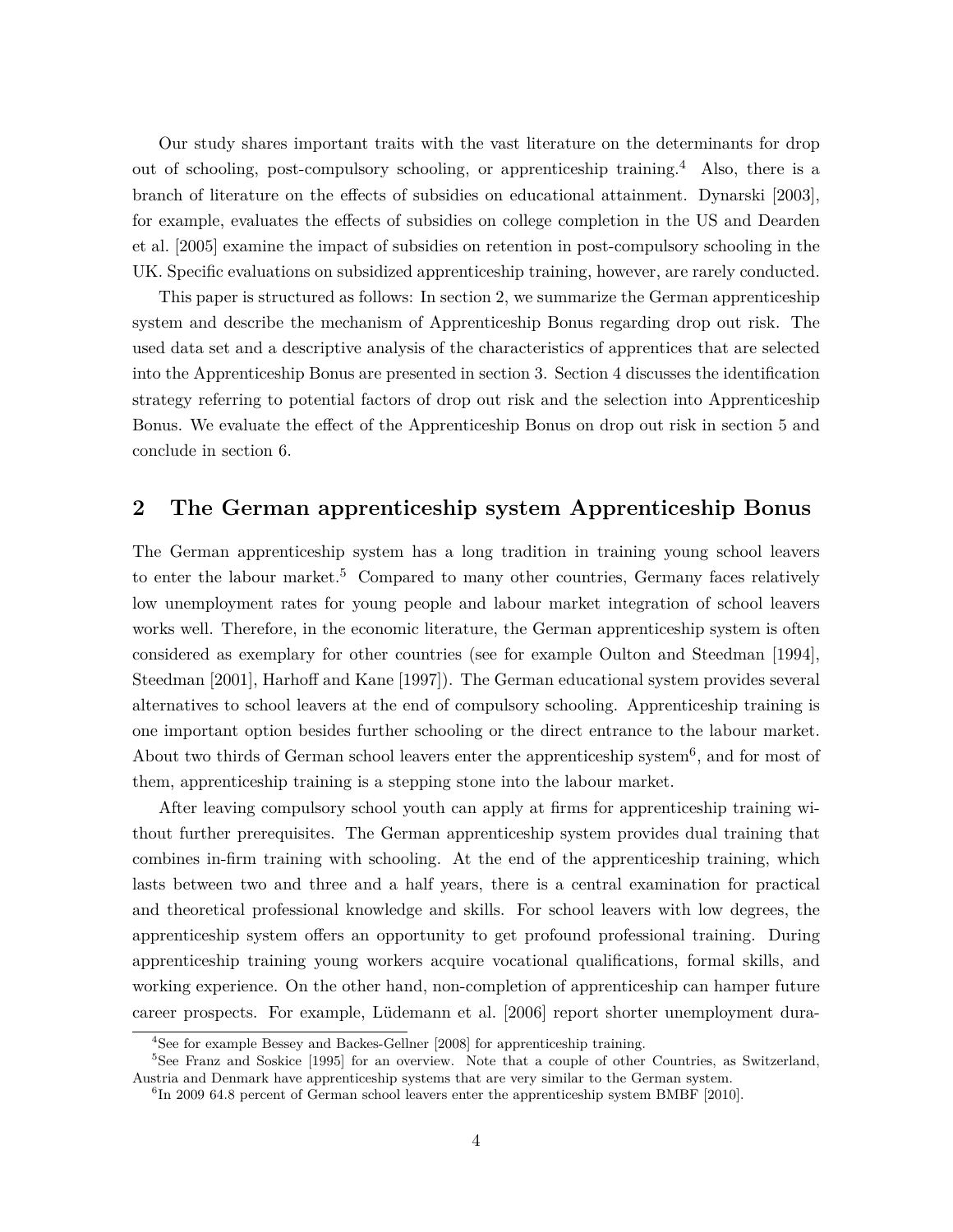tion for workers who successfully finish apprenticeship compared to workers without complete apprenticeship training. Also Winkelmann [1996] finds favorable employment prospects of apprentices regarding the first full-time employment. Recent figures show that 22 percent of workers without vocational are unemployed. In contrast, only seven percent of workers with vocational degree are unemployed (IAB [2011]).

In July 2008, the German Federal Parliament introduced the Apprenticeship Bonus<sup>7</sup> as a program for disadvantaged young workers. The Apprenticeship Bonus has two main goals: First, to facilitate young people's access to apprenticeship positions and second, to stabilize apprenticeship training for entitled workers. The Apprenticeship Bonus offers a subsidy, paid to the employer for newly hired apprentices under the following conditions: First, the subsidy is only allocated for apprentices who have unsuccessfully searched for apprenticeship training after leaving school. Apprentices have to "prove" that they have unsuccessfully searched for an apprenticeship position. Either they provide evidence that they applied unsuccessfully for an apprenticeship position at least three times, or they are officially registered as "searching for apprenticeship position" at the unemployment office<sup>8</sup> . Besides this *eligibility criterion* on the individual level there is a second *additionality criterion* for the firm. To obtain the subsidy, the provided apprenticeship position has to be "additional". The additionality is legally defined as the number of offered apprenticeship positions which has to be higher than the average number of apprenticeship positions offered during the last three years.<sup>9</sup>

A closer look on the German apprenticeship system is helpful for the evaluation of the Apprenticeship Bonus. In the following we discuss two relevant features of the German apprenticeship system, both stress the importance of private firms.

First, the apprenticeship system provides training in two ways. Formal, theoretical training and general training is mediated by public vocational schools for one to two days per week. The remaining days, the apprentices are trained on the job in private firms. This means that an important part of the training is provided in the firm. In-firm training is applied and mostly firm- and occupation-specific. To start apprenticeship training, people have to apply for an apprenticeship position at the firm. In the course of apprenticeship training apprentices actually work in the firm. The relationship between the apprentice and the firm is therefore comparable to the relationship normal employees have with their employer, apart from the fact that apprentices earn less and spend part of the time at the vocational school. As for regular employment, the match quality between the apprentices and the firm is important for the stability of the position. The duration of apprenticeship training is three years on

<sup>7</sup>The *Ausbildungsbonus* is regulated by § 421r of the German Social Security Code (III).

<sup>&</sup>lt;sup>8</sup>Apprenticeship Bonus can also be provided for slow learners, socially deprived, or apprentices who suffer from firm closure. This study, however, focuses only workers that did unsuccessfully search for a position after leaving school.

<sup>&</sup>lt;sup>9</sup>Since many firms fullfill this criterion anyway, it is apparent that this criterion can not ensure that the subsidised apprenticeship position is created as a result of the Apprenticeship Bonus.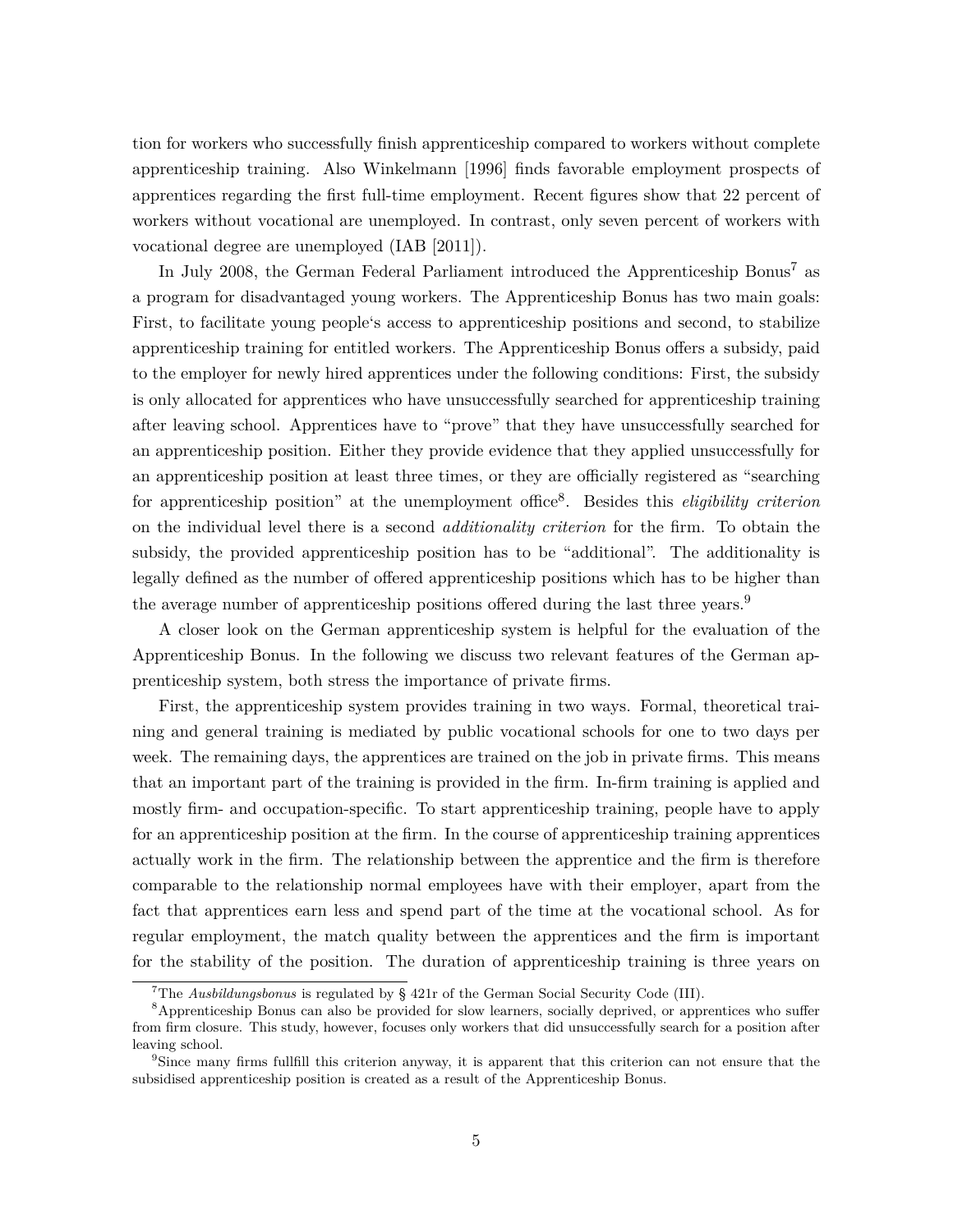average.<sup>10</sup>

Firms bear the net cost/benefits of apprenticeship training. As apprentices work during apprenticeship training, they account for a certain part of firms production outcome. However, apprentices are less productive than comparable skilled workers. Studies on net costs of apprenticeship training report a wide range that goes from substantial net benefits to substantial net costs, depending on the sector and occupation. (see Table 73 in Schönfeld et al.  $[2010]$ .<sup>11</sup> One branch of the literature tackles the question, why some firms offer apprenticeship training when they face substantial costs. For example, Acemoglu and Pischke [1998, 1999] argue that labour market imperfections after the apprenticeship period lead to restricted mobility of workers and therefore allow firms to collect returns of their investments into apprenticeship training.

If firms have market power, the Apprenticeship Bonus enters directly into cost/benefit considerations of firms. The Apprenticeship Bonus lowers the labor costs and hence the net costs of an apprentice. The total amount of the subsidy can be 4,000  $\epsilon$ , 5,000  $\epsilon$ , or 6,000  $\epsilon$  depending on the wage in the first year of specific apprenticeship. With respect to gross labour costs of apprenticeship the amount of subsidy is substantial. Wenzelmann et al. [2009] report that the average labor costs of training per apprentice is about 9,500  $\epsilon$ /year. For three years of apprenticeship training, the subsidy reduces labour costs by 18 to 28 percent which is shown in Table 2. Apprenticeship Bonus is divided into two equal payments. The first payment is conditional on the end of probation period which is typically three to four month after start of apprenticeship. The second payment is conditional on the registration of the apprentice for final exams. Registration is typically two to four month before the end of the apprenticeship period.

| amount of   | paid for monthly     | reduction of   |
|-------------|----------------------|----------------|
| subsidy     | wages                | labour costs * |
| $4,000 \in$ | $< 500 \text{ } \in$ | $>22\%$        |
| $5,000 \in$ | $500 - 750 \in$      | $18 - 28\%$    |
| $6.000 \in$ | $> 750 \text{ } \in$ | $< 22 \%$      |

Table 2: Amount of subsidies by Apprenticeship Bonus with respect to labour costs

\* Average labour costs calculated over an assumed apprenticeship duration of three years.

As the Apprenticeship Bonus is paid conditional on probation and registration for final exams, ceteris paribus the subsidy provides an incentive for firms to prevent the entitled

 $10$ Depending on the industry, the level of formal eduction and the specific contract, the apprenticeship duration can be between 18 and 42 months.

 $11$ In fact, overall empirical evidence regarding net costs associated with apprenticeship training is ambiguous. Based on a questionnaire Wolter and Schweri [2002] report varying cost-benefit structures during apprenticeship training for Switzerland. Mohrenweiser and Zwick [2009] find evidence for net costs in German firms only in manufacturing occupations. Schönfeld et al. [2010] also reports substantial net costs mainly in manufacturing occupations.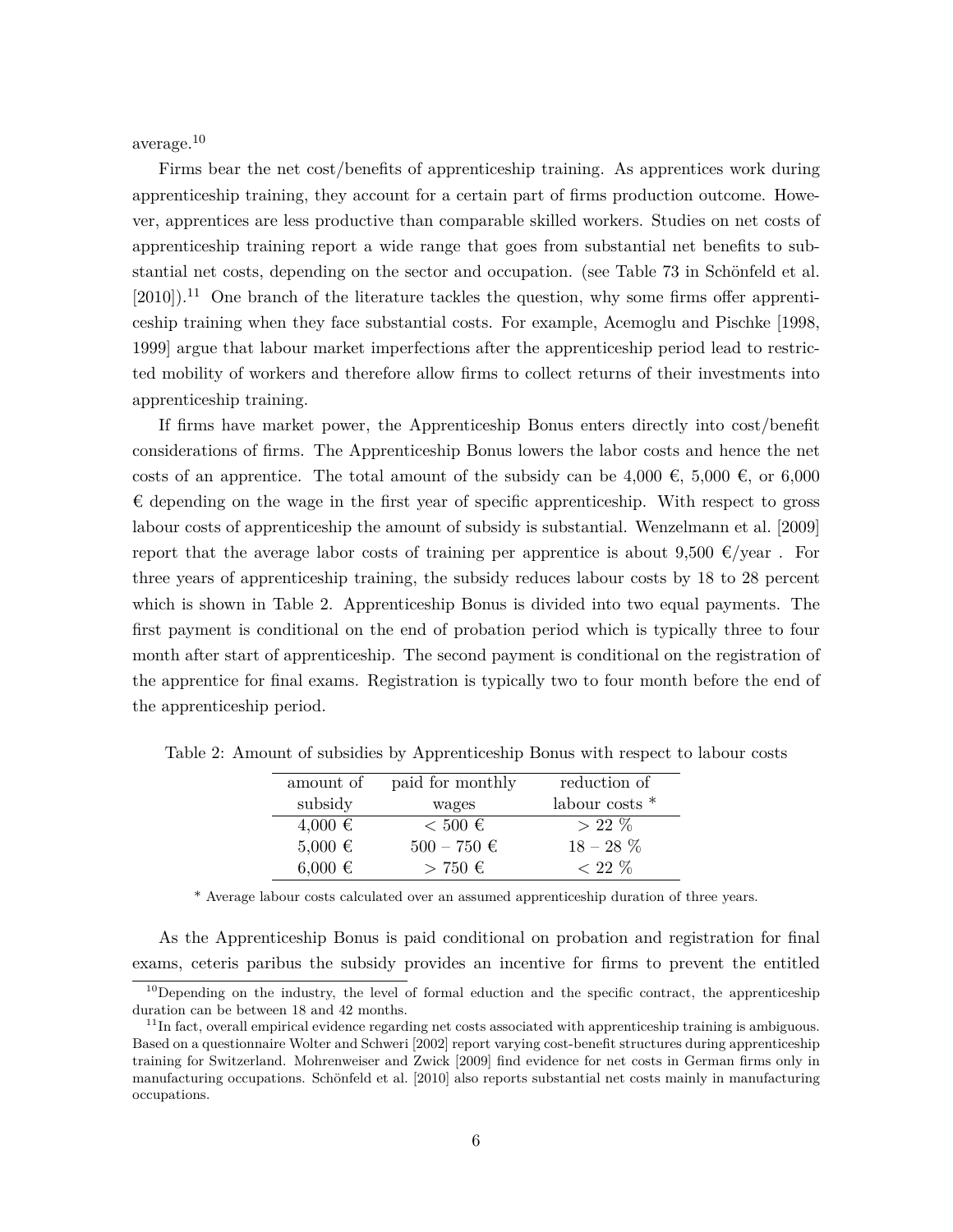apprentices from dropping out. Wages during the apprenticeship period are in general fixed by collective agreements. Therefore the subsidy will usually not result in higher wages for the apprentices. Nevertheless, firms have an incentive to pass transfers, e.g. non-monetary ones, to the subsidized apprentice in order to prevent drop out. These non-monetary transfers can comprise for example more guidance, higher commitment, more patience and concessions, more encouragement and support towards the apprentice. If the rent, resulting from the subsidy, is shared between the firm and the apprentice or if the firms do an extra effort in order to receive the subsidy, then the subsidy should prevent drop out from apprenticeship training.

### **3 Data description**

The analysis is based on comprehensive survey data that were specifically collected for this study by telephone interviews, between October and December 2009. The survey was conducted among 4,000 apprentices who have unsuccessfully searched for an apprenticeship position directly at the end of schooling and who have been hired as an apprentice more than one year after leaving school. Contact adresses of these apprentices were randomly drawn from administrative data by the Federal Employment Agency.

Our sample consists of two subgroups: A treatment group of 800 apprentices who are subsidized by Apprenticeship Bonus. These apprentices are all participants of the program. A comparison group consists of 3,200 eligible but unsubsidised apprentices. These non-participants have all been unsuccessfully searching for apprenticeship training after the end of schooling and are therefore eligible for the program.  $12$  Participants and non-participants likewise started their apprenticeship in fall 2008, typically in September. Our sample of apprentices allows to compute results for the population of German apprentices who were unsuccessfully searching an apprenticeship position after schooling and found an apprenticeship position only later.

For our analysis, the central outcome variable is drop out of apprenticeship. Since we observe the individual drop out date, our data allows us to construct the fraction of apprentices who dropped out in each month since apprenticeship started. Since we do not observe apprentices over the whole course of their apprenticeship, we concentrate on early drop out risk.

Our data contain a large set of control variables on current apprenticeship as well as the socio-economic and educational background of the apprentices. Additionally, the data comprises detailed information on search behaviour of apprentices for the time between leaving

 $12$ The data were drawn from the population with respect to selected stratification variables: gender, migration status, firm size, and region. All results in this study are weighted in order to obtain results for the underlying population.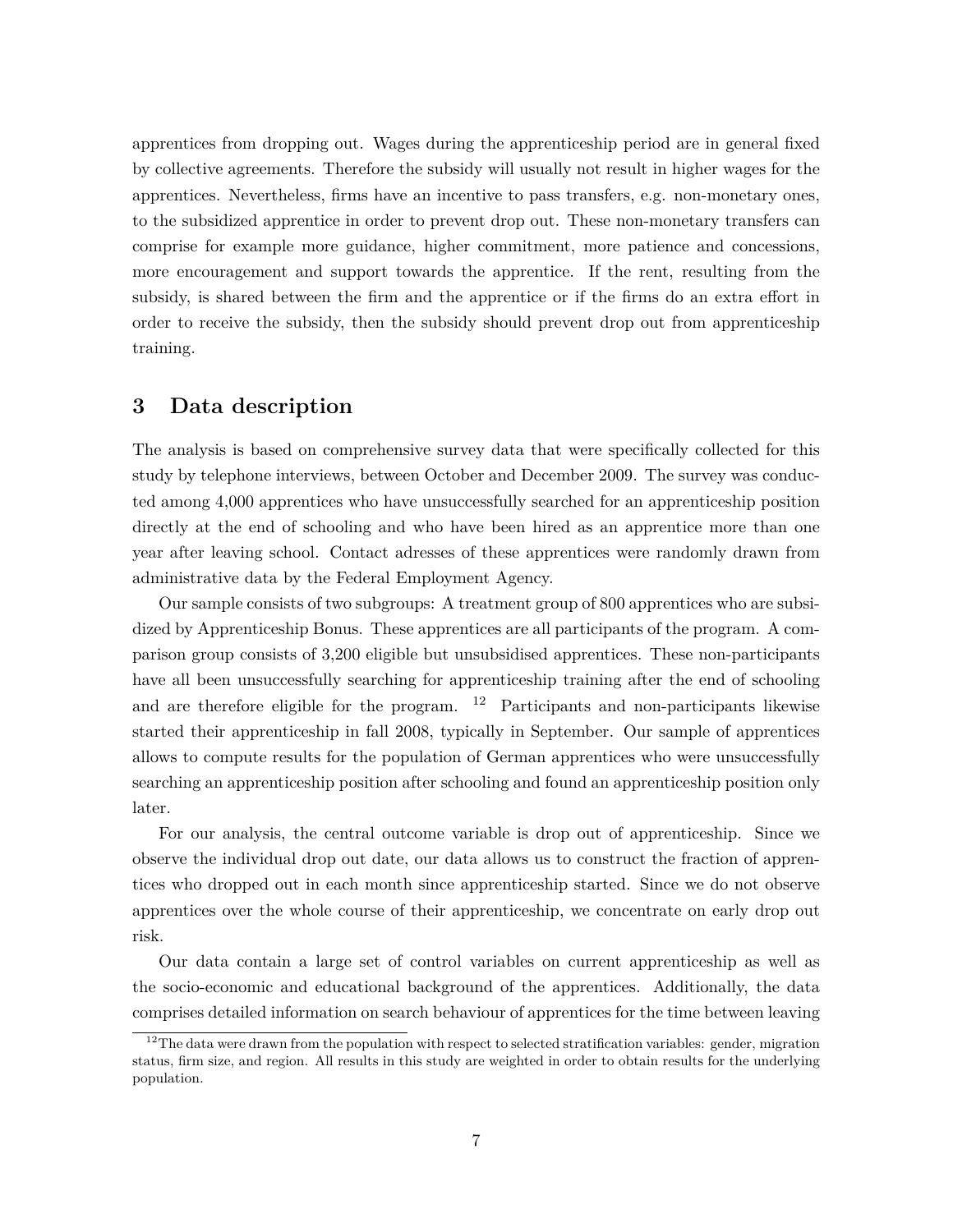school and entering apprenticeship training, which also comprises biographical information for this period.

In order to understand, if the participants of Apprenticeship Bonus ared actually disadvantaged, it is useful to describe participants in Apprenticeship Bonus. Our data allows us to compare participants in Apprenticeship Bonus with eligible non-participants. This provides insights into the selection process. In the following, we look into the differences in means between characteristics of participants and eligible non-participants.

In summary, we find some differences between the group of subsidized apprentices and the comparison group with respect to their educational and socioeconomical characteristics and their search behaviour. We find significant differences in variables which might have an impact on early drop out of apprenticeship as an outcome. These differences, however, depict a mixed picture of selection into Apprenticeship Bonus. The differences do not suggest that one group is generally more disadvantaged than the other and we do not find a clear selection pattern concerning participation in Apprenticeship Bonus and drop out risk.

The following three cases summarize the situation with respect to selection into Apprenticeship Bonus. Firstly, for some characteristics we find no differences between subsidized and unsubsidized apprentices. Secondly, our data contain variables which differ across the groups of subsidized and unsubsidized apprentices and which are expected to be relevant for early drop out. However, for some variables it is not clear whether high or low values of these variables indicate that the apprentice is disadvantaged. Thirdly, some characteristics are approximated by a set of similar variables. These variables significantly differ across the groups of subsidized and unsubsidised apprentices. In sum however, the values of these variables do not clearly indicate one group as more disadvantaged than the other. In the following we present one important example for each of the three cases. For detailed statistics on the subsidized apprentices and the comparison group refer to table 4.

A question is, why the apprentices did not start apprenticeship after the end of schooling. The comparison of means between subsidized and unsubsidized apprentices in our sample shows no significant differences: About the same share of apprentices in the treatment and the comparison group stated their applications were not successful (42 percent compared to 40 percent). Participants as well as non-participants provide virtually the same explanations for this: another applicant was favoured, grades were not good enough, or being too late with their applications.

Another reason why past applications were not successful could be less search effort and some school leavers might simply put less or no effort in the search for an apprenticeship position. Our data contain information on the number of applications and the number of invitations to job interviews before school leavers found an apprenticeship position. The number of applications and job interviews can also reflect the motivation of school leavers to find a position.We find differences between subsidized and unsubsidized apprentices with respect to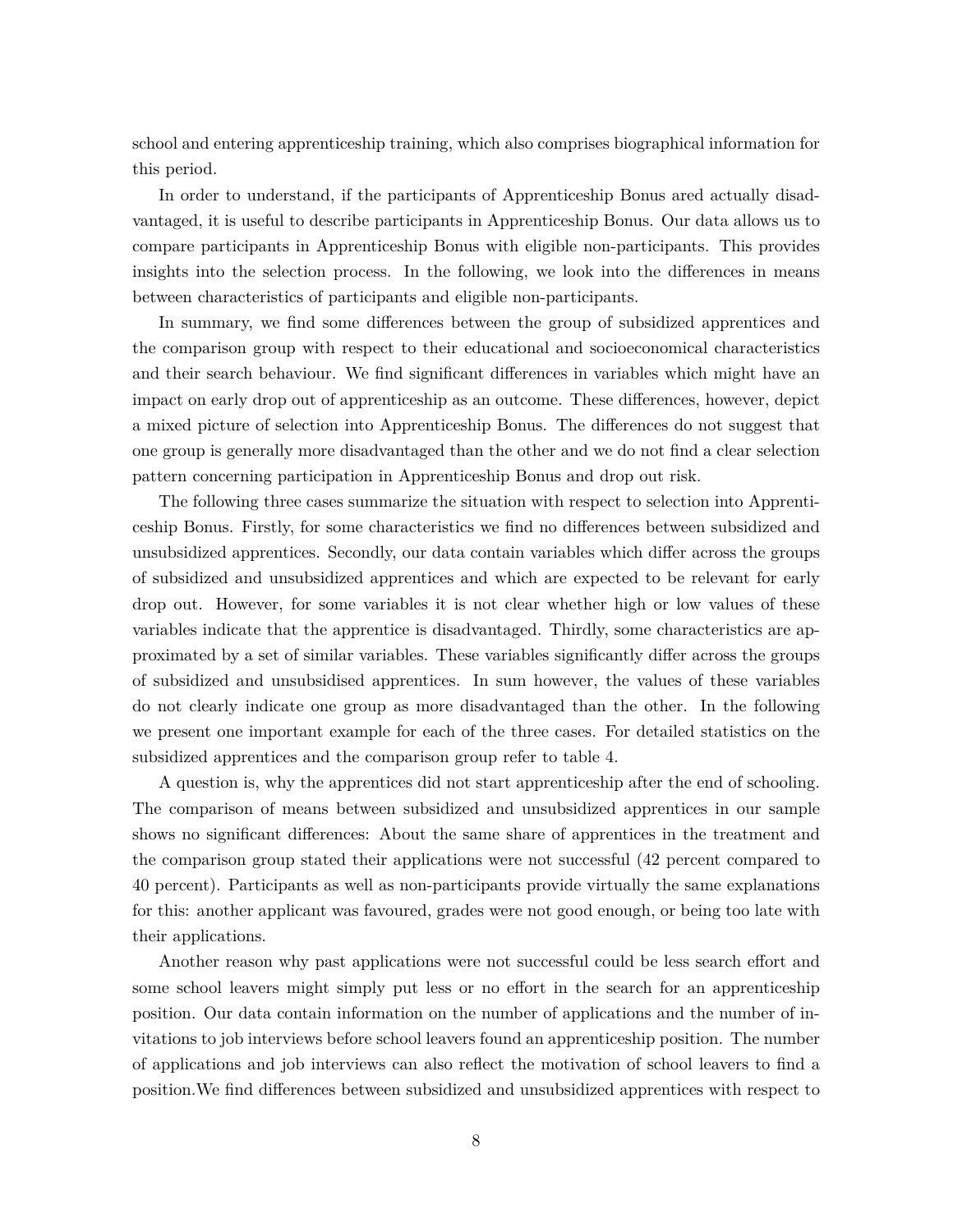both the number of applications and the number of job interviews. On average subsidized apprentices report 35.6 applications. Unsubsidized apprentices have written significantly more applications (42.1). On the other hand, the average number of invitations for job interviews is significantly lower for subsidized apprentices (5.9 job interviews compared to 6.7). However, it is not clear whether these differences translate into higher or lower drop out rates for one group or the other. .

Thirdly, our data contain variables on secondary education. On average, we find significantly more subsidized apprentices with a lower secondary degree (53 percent compared to  $34$  percent)<sup>13</sup>. The share of subsidized apprentices with a middle or upper secondary degree is significantly lower, respectively (37 percent to 42 percent with a middle secondary degree and 7 percent to 21 percent with a upper secondary degree). We conclude that subsidized apprentices have on average a lower degree as apprentices in the comparison group. Besides the degree we also have measures of school performance for the last school year, measured by grades. Subsidized apprentices have on average worse grades in German (3.03 compared to  $2.90$ <sup>14</sup>. On the other hand, we do not find a significant difference in Maths grades between subsidized apprentices and the comparison group. Overall, our measures on school performance do not provide clear evidence for one group being more disadvantaged than the other.

Selection into Apprenticeship Bonus could also be visible in differences in the chosen professional occupation of participants and non-participants. As we stated in section 2 costs of apprenticeship differ substantially across occupations. Thus, it could be that the likelihood to receive Apprenticeship Bonus varies across professional occupations. We compare the most frequent occupations chosen among the groups of subsidized and unsubsidized apprentices. Table 6 shows no statistical differences between the treatment and comparison group. Despite some changing order we find the same occupations among the five most chosen occupations in both groups. In addition, there is no particular concentration on a certain occupation within both groups and the shares of each occupation within participants and eligible nonparticipants are similar. Application of Apprenticeship Bonus seems not to be a matter of occupation.

### **4 Identification strategy**

In order to estimate the effect of the Apprenticeship Bonus on drop out risk we use a selection on observables approach. This approach relies on the conditional independence assumption (CIA). All factors that have an influence on both the participation in Apprenticeship Bonus and the drop out risk need to be available in order to compute unbiased estimates of the

<sup>13</sup>"Lower secondary" degree equals nine or ten years of schooling.

 $14$ The German school grade system is represented by a scale reaching from 1 (very good) to 6 (unsatisfactory).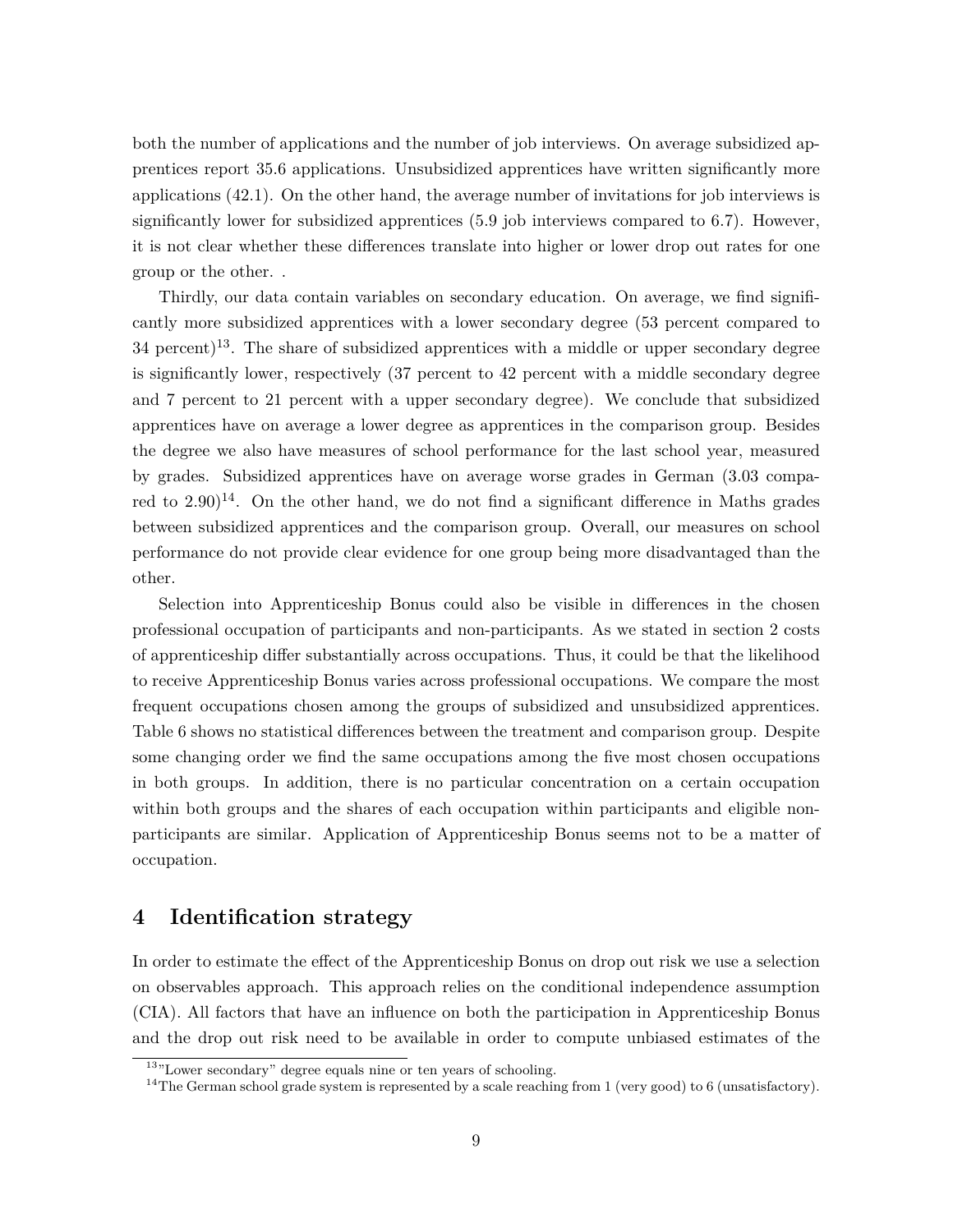effect of Apprenticeship Bonus. In the following, we argue that in this study, the available information in our data justifies our identification strategy. Most notably, we have a large set of variables that proxies important characteristics such as motivation, effort, and relevant biographical information for young labour market entrants, which is often not available for researchers.

As we have seen in the previous chapter, there are some significant differences between participants and non-participants, but it is hard to discover a clear-cut selection pattern. The remainder of the chapter discusses factors which might have an impact on drop out risk. We derive from the estimated propensity score model, whether these factors are relevant with respect to the CIA because they have an effect on selection besides outcome.

We argue that the stability of apprenticeship training is linked to the quality of match between the employer and the apprentice. The concept of job match quality refers to a study from Jovanovic [1979] which can be applied as a rationale in our case. The model assumes two-sided information imperfection. At job entrance, both the worker and the firm do not know how well the worker's productivity fits to the position. New information about the current match or potential alternatives arrive during the employment which could lead to a quit or lay-off. In our context, a mismatch would reveal after some time of apprenticeship duration and can therefore be responsible for a decision to drop out.

There is also a close reference to the standard human capital model from Becker [1964]. Drop out of education or respectively drop out of apprenticeship can occur due a change in the ratio of expected returns to education in comparison to associated costs. In our case, individual expected returns could turn lower than costs during apprenticeship and thus lead to drop out. In this respect, Bradley and Lenton [2007] mention three possible reasons for drop out of post-compulsory education which can also be considered in the case of apprenticeship. First, apprentices could perceive that they have reached their optimal amount of education. Second, apprentices could have underestimated costs associated with apprenticeship, or could have overestimated their returns to apprenticeship. Third, drop out could also arise from non-pecuniar costs for example psychic or social problems.

In order to identify factors which might have an impact on drop out of apprenticeship, we refer to the existing literature on determinants of drop out. We particularly refer to literature which considers apprenticeship in a German or a similar context albeit this literature is scarce. Literature on drop out of post-compulsory education might also be relevant and is partly considered, because apprentices and these students are in the same period of life although students do not yet participate at the labour market.

Schöngen [2003] and Stalder and Schmid [2006] have studied reasons for drop out of apprenticeship in Germany and Switzerland. Their survey data indicate reasons for drop out of apprenticeships to be either firm-related or occupation-related. Important reasons for drop out are conflicts with supervisors or seniors or inadequate choice of occupation. Furthermore,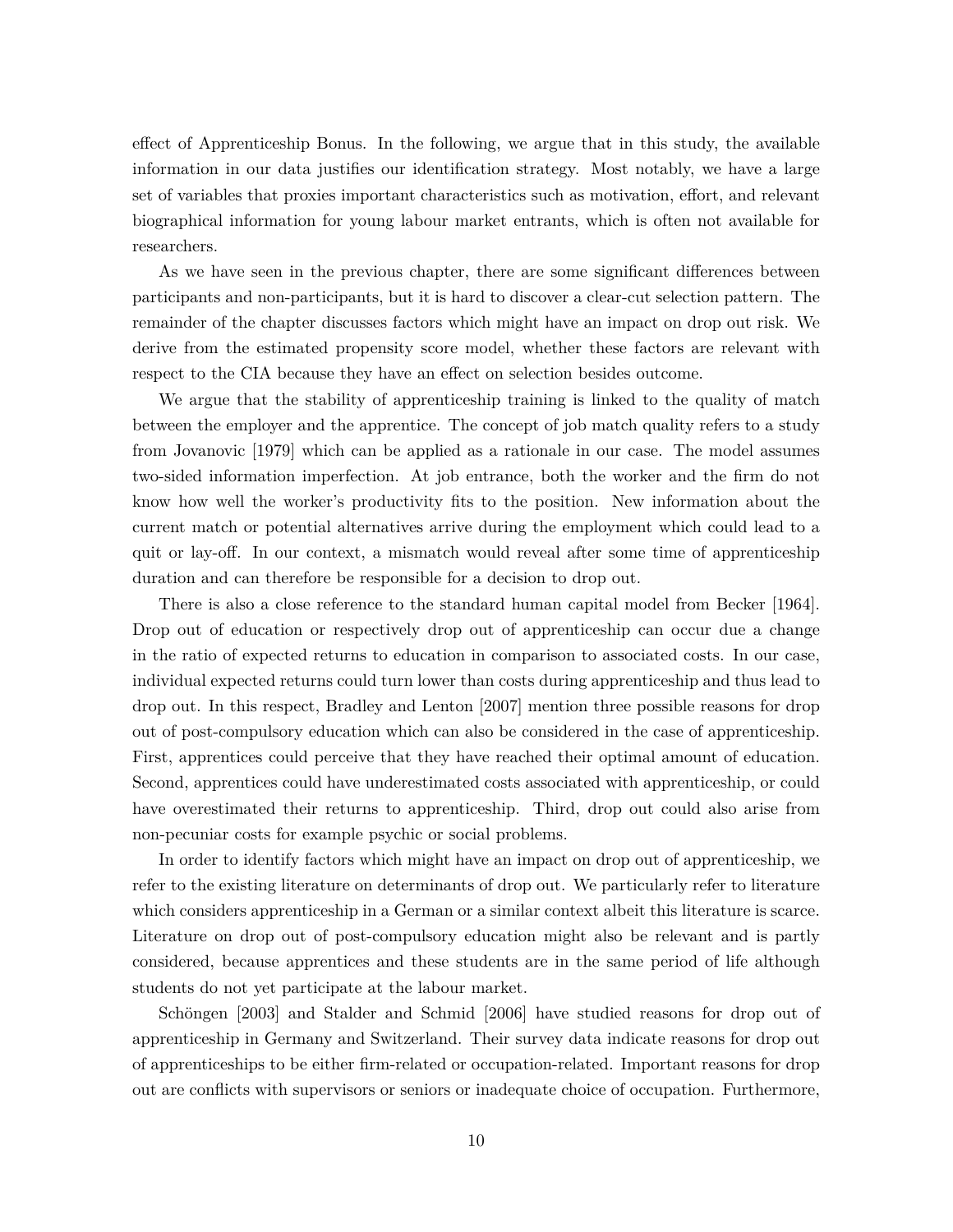problems with the family or health problems were stated. Trainers report that unsatisfactory accomplishment or effort at work and at occupational schools are important reasons for drop out.

Bessey and Backes-Gellner [2008] analyze the determinants of drop out of apprenticeship in Germany. Applying hazard rate models, they find cost-related factors to be relevant for drop out. The experience of financial distress or opportunity costs - measured as the ratio of apprenticeship wages to wages of unskilled workers - increase the propensity of drop out.

Various studies on apprenticeship and post-compulsory education stress the importance of prior educational attainment or ability (recent examples are Bessey and Backes-Gellner [2008], Bilginsoy [2007], Mangan and Trendle [2008], Bradley and Lenton [2007]). A higher level of previous schooling leads to a lower propensity of dropping out. This reflects the general fact that better educated workers are less likely to drop out of training because their cost-benefit ratio concerning their returns to education is more promising.

We find evidence for relevance of ethnic or migrational factors explaining drop out decisions in studies from the US or the UK. Bradley and Lenton [2007] for example find that youth with an ethnic minority background are less likely to drop out of post-compulsory education.

Effects of socio-economic background on the propensity to drop out has been reported for post-compulsory education in the US and UK. Bradley and Lenton [2007] for example show that youth who live in social housing - which indicates a low household income - are more likely to drop out. Related to this aspect, the study reveals that parental occupation also matters for the propensity to drop out. Youth with parents in professional or managerial occupations are less likely to drop out which may reflect an income or at least a taste-for-education effect.

There is some evidence that drop out is related to the state of the regional labour market. According to Card and Lemieux [2001], higher regional unemployment rates lead to a decrease of drop out rates from high school. Bessey and Backes-Gellner [2008] however do not find a significant effect of regional unemployment rates on drop out of apprenticeship.

Based on the existing literature on determinants for drop out of apprenticeship from a theoretical and empirical view we control for following factors in our study:

**Individual characteristics and socio-economic background** We control for the common individual characteristics such as gender, age in years and migrational status. Moreover, we have a broad indicator for the region - West versus East Germany. These factors have a significant influence on the propensity to participate in Apprenticeship Bonus<sup>15</sup>.

We consider several factors which reflect the socio-economic background of apprentices. These factors are a proxy for the youths' social skills which could be a prediction for stability in working life during apprenticeship. The variables describe whether the apprentice lives to-

<sup>&</sup>lt;sup>15</sup>Significance of gender and the regional indicator is due the stratification of our sample on the base of these factors.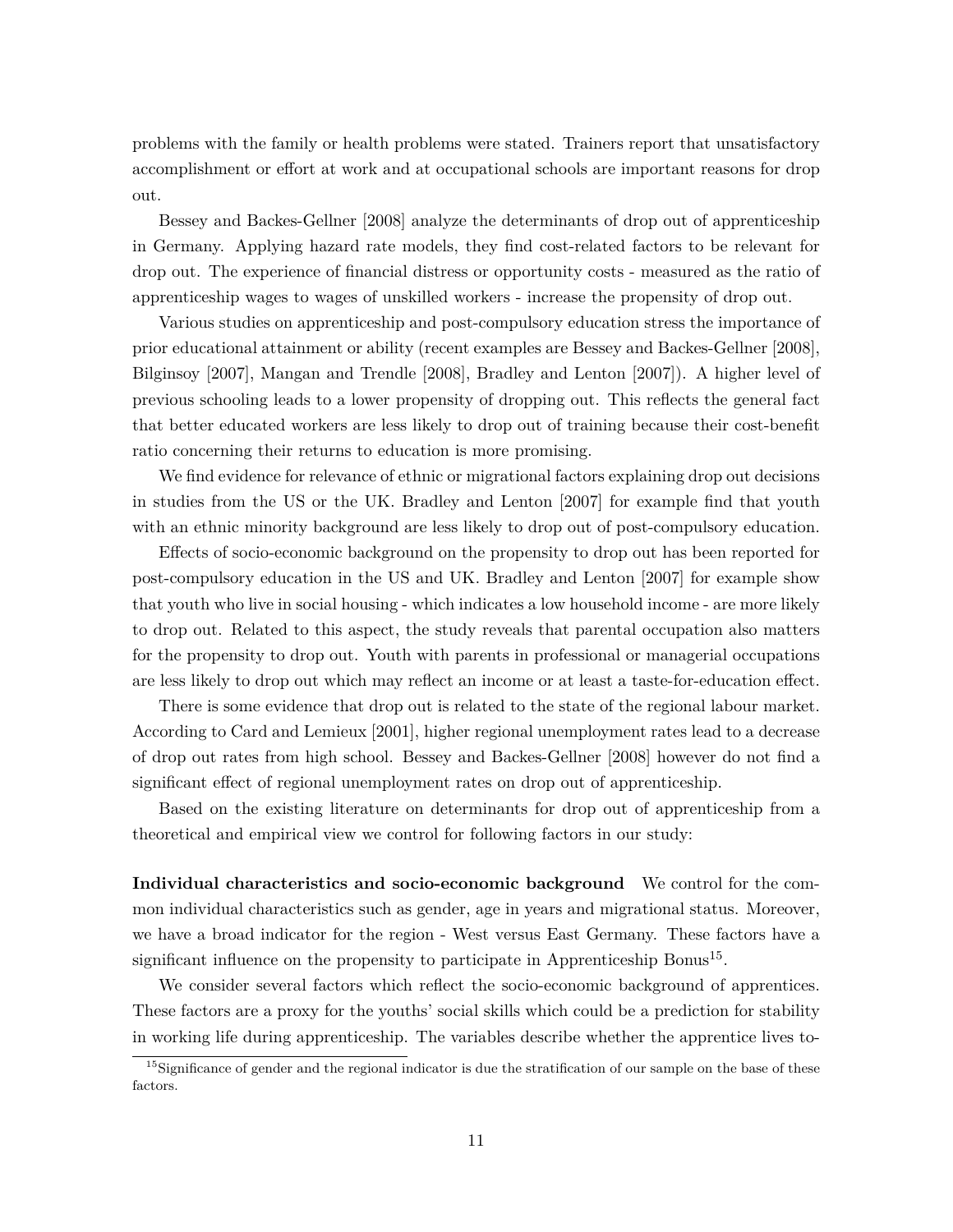gether with his or her parents or other persons, whether apprentices have any social problems or receive social benefits. Together with the information on health, psychological or addiction problems these factors are likely to lead to higher drop out propensity. The socio-economic background is also relevant for the probability to participate in Apprenticeship Bonus. Disabled apprentices are less likely to participate. Also, apprentices who care for sick or old family members are less likely to participate in Apprenticeship Bonus.

Further factors describe the situation concerning the parental background and the parents' possibilities to support their children. First, the parents' educational degree is reported. Apprentices whose father has no degree have a significant lower propensity to participate in Apprenticeship Bonus compared to a apprentices whose father has a middle school degree. A further variable depicts the parental involvement in schooling - showing up regularly at parentteacher conferences - representing the parents' support concerning their children's education. As a proxy this could also reflect the parents' impact on completion of apprenticeship, as young apprentices starting at the age of 15 with their apprenticeship might still be influenced or under the authority of their parents. Apprentices whose parents have shown up regularly at parent-teacher conferences are significantly less likely participants of Apprenticeship Bonus.

**Education** We furthermore consider former education a relevant factor related to stability of apprenticeship. An apprenticeship position can be depicted as a match between an employer and the apprentice. One important dimension of the quality of the match is to meet the cognitive skill requirements of the employer. In a situation with a worse quality of match, where the apprentice can not fully meet the employer's demand, drop out is more likely. Motivation to drop out apprenticeship could then arise from both the apprentice and the employer. The data contains the apprentices' school degrees as well as their recent grades in mathematics and German. Educational attainment also matters for participation in Apprenticeship Bonus. Apprentices with a lower secondary school degree are significantly more likely where as apprentices with higher secondary school degree are less likely to participate in Apprenticeship Bonus compared to apprentices with an intermediate secondary school degree.

**Search strategy and search effort** Search strategy and search effort might matter for drop out risk referring to the match quality approach by Jovanovic [1979]. If the applicant's search strategy is thorough he might find a position with a better match quality than otherwise.

Besides, an apprentice's internship previous to his or her apprenticeship at the same employer could reveal match quality - for example in having more information on the occupation - in advance and therefore lead to lower drop out risk.

We have information both on the apprentices' general search strategy after leaving school, the applied search strategies and intensities and by which search channel they have found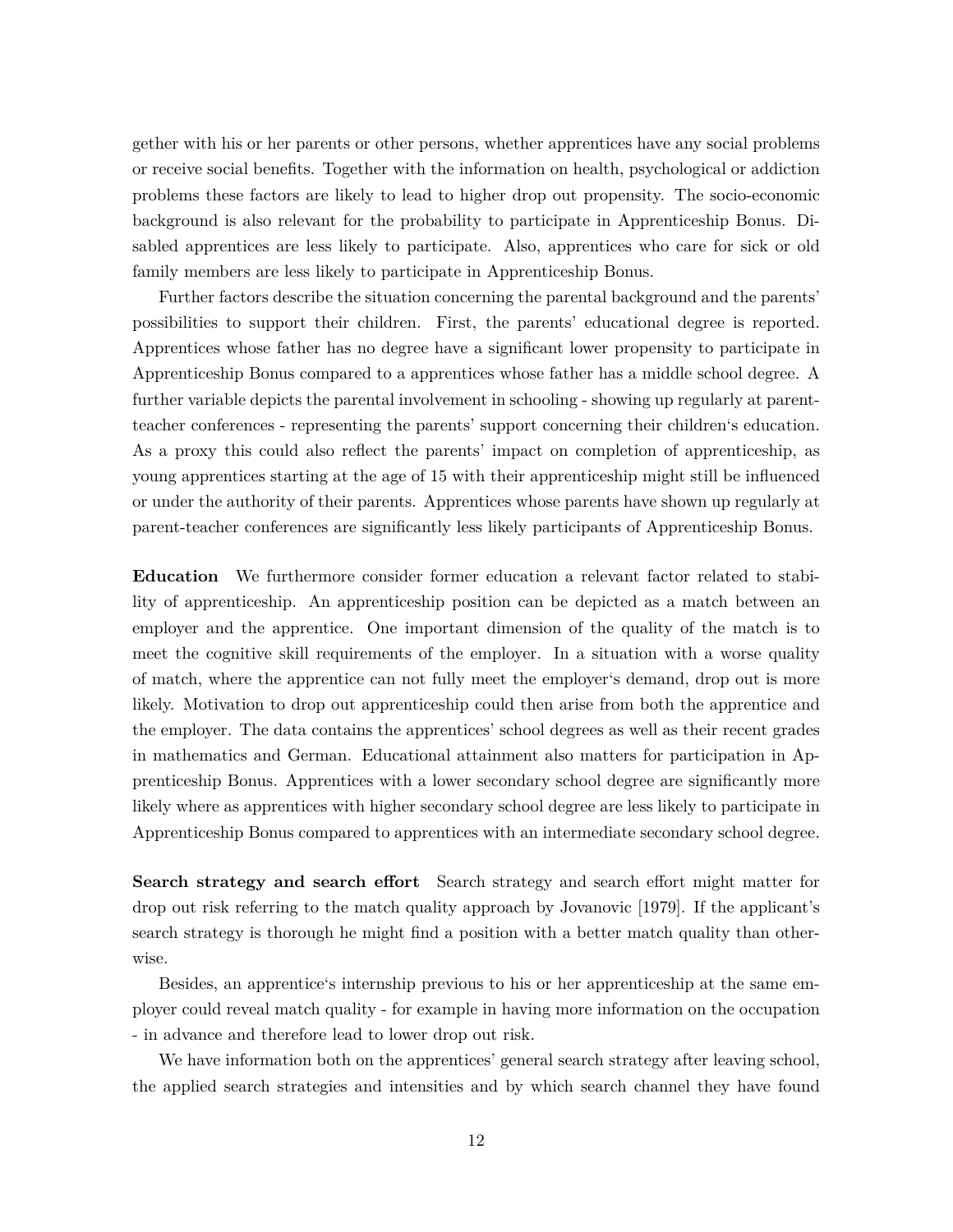their apprenticeship position.

The applicant's search strategy and search effort finding an apprenticeship position is also a factor explaining selection into Apprenticeship Bonus. Applicants who used the employment agency as a search channel are less likely to participate in Apprenticeship Bonus thereafter. Furthermore, applicants who state that they were approached by employers to start an apprenticeship at their establishment are more likely to participate. Selection into treatment is also more likely, if apprentices interned in advance at that specific establishment they start their apprenticeship training afterwards.

Apprentices' search effort could reflect their ability as well as their motivation. These are factors which are usually not observed in a economic analysis but are highly suspected to influence common labour market outcomes. We measure search effort by the number of applications and job interviews between leaving school and starting an apprenticeship. In our case, search effort could influence apprenticeship drop out through three channels. First, the number of applications and job interviews could reflect the motivation and commitment of the apprentice. Motivated and committed apprentices in turn are less likely to drop out. Second, a high number of applications and job interviews could indicate a thorough search strategy ending up in a good match quality between the apprentice and the employer. Third, a high number of applications and job interviews could also be a signal for a previous high rejection rate and hence lower qualification of the applicant and his or her lower occupation specific ability. Low qualified apprentices might decide to drop out of apprenticeship when they do not meet skill demands of the employer and therefore would face problems with completing apprenticeship. According to our propensity score model, however, search effort does not significantly matter for selection into Apprenticeship Bonus.

**Biography between school and apprenticeship** Labour market activities between leaving school and start of apprenticeship could generally reflect apprentices' motivation as well as their labour marked experience which in turn could lead to stability of apprenticeship. Labour market experience and other activities could have impact on drop out risk by influencing match quality. More experienced applicants could be better able to appraise the position they are offered. Thus from individual's perspective uncertainty about the match quality could be lower. Bad matches which lead to higher drop out risk are then less likely. Applicants who have been travelling after the end of schooling or had been inactive (leisure) could also be more motivated and determined to complete their apprenticeship leading presumably to lower drop out rates. Further schooling, for example, could also signal high motivation directed to educational attainment.

We also directly asked apprentices for their reasons not to apply for an apprenticeship immediately after leaving school. The reasons reflect motivation of young school leavers as well as their preparedness for working life. Youth who stated that they had not intended to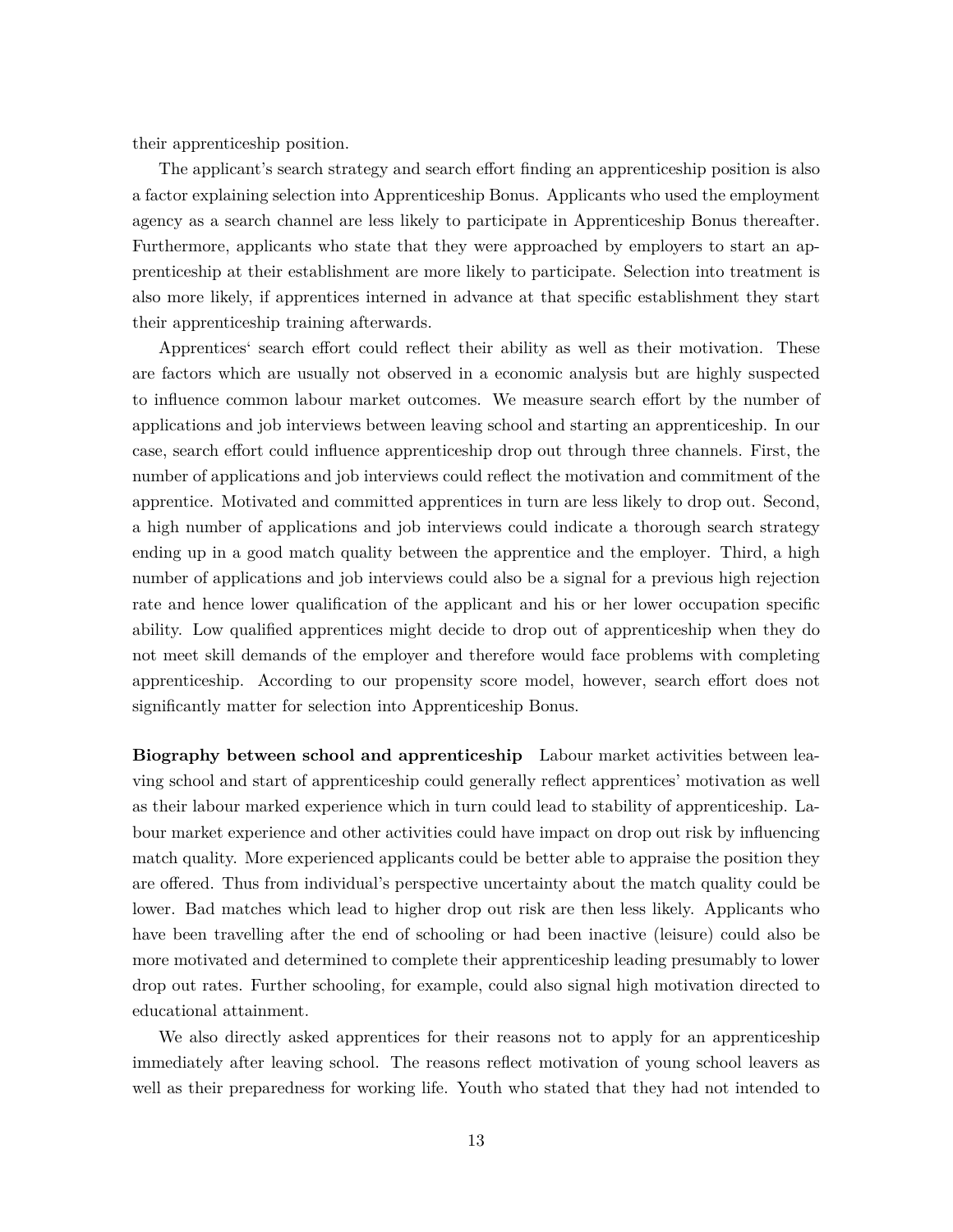work after leaving school are more likely being treated. On the other hand, those who resume going to school are likely to enter Apprenticeship Bonus.

Concerning the robustness of our a result we have to reflect any sources of selection we have not considered yet. This selection factors are only relevant if they at the same time have an impact on drop out risk. We are confident that we have left no relevant factors on individual level unconsidered which could bias our results.

Our data contain detailed information on individual labour market experience as well as other activities like travelling, leisure and military service or compulsory community service. Young workers that have jobbed between leaving school and start of apprenticeship are likely to participate in Apprenticeship Bonus. We find also that certain government provided training measures which prepare school leavers for a vocational career have significant influence on the likelihood of being treated by Apprenticeship Bonus.

# **5 The Effect of Apprenticeship Bonus on early apprenticeship drop out**

We evaluate the impact of Apprenticeship Bonus on early drop out risk for apprentices. Table 8 presents different reasons for drop out which are reported in our sample by subsidized and unsubsidized apprentices who dropped out of appentriceship. There are virtually no significant differences in the importance of any reason to drop out between subsidized and unsubsidized apprentices. The two most important reasons for drop out are that the occupation did not meet the expectations of the apprentices and that they had personal problems with their colleagues or supervisors. Other important reasons for drop out are unfavorable working times or low earnings. Apprentices also report that they have missed the support of their employer, that they have no interest in the apprenticeship they had started, and that they have had health problems which are related to apprenticeship. Many of the reasons for drop out are due to information which is not fully available at the beginning of apprenticeship but becomes available during apprenticeship.

We argue in section 1 that ceteris paribus apprentices which are subsidized by Apprenticeship Bonus should be less likely to drop out. This follows from the fact that firms have an incentive to prevent apprentices from dropping out as they only receive the subsidy in the course of apprenticeship, the first payment conditional on survival of probation and the second payment conditional on enrolment for the final exams towards the end of apprenticeship training. The descriptives in 7 indeed show that drop out due to the firm's decision occurs less frequently among the group of subsidized apprentices. 22 percent of the subsidized apprentices state that the firm dissolved the apprenticeship contract. This is a significantly lower share than the one among the comparison group where 32 percent report that drop out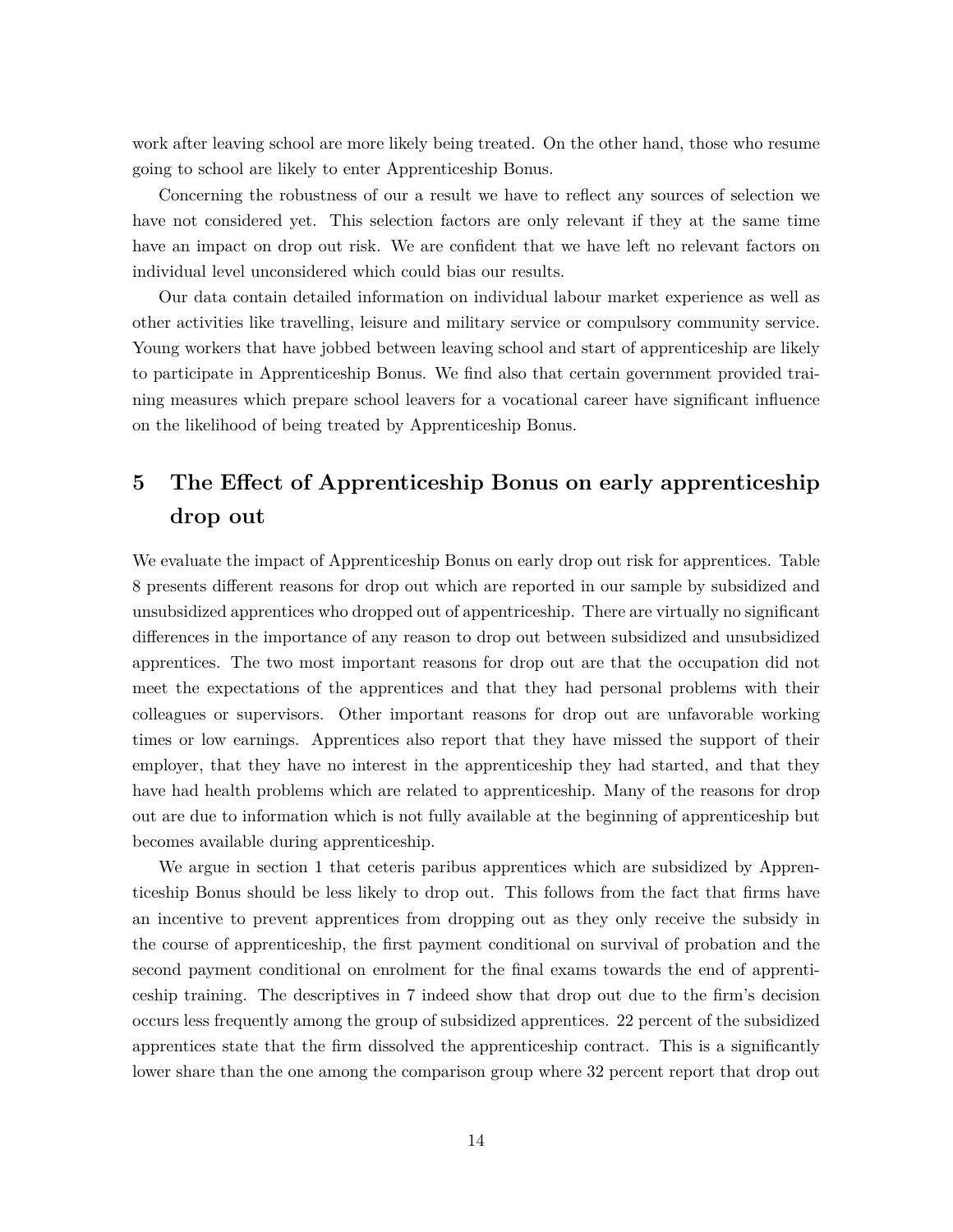occurs due to the firm's decision.

As a measure for the drop out risk we use apprenticeship drop out rates for every month t since start of apprenticeship training. Our data contain information on the fraction of apprentices who dropped out until month t since their apprenticeship has started. We study early drop out rates between the first and the twelfth month since start of apprenticeship<sup>16</sup>. This allows us to analyze the impact of the first payment of Apprenticeship Bonus, which takes place at the end of probation, typically three month after the start of apprenticeship training, on drop out risk.

Figure 1 shows Kaplan-Meier survivor functions for the first twelve months after the start of apprenticeship training. During the whole period unconditional survival rates for subsidized apprentices are higher than those for the comparison group. For every month since start of apprenticeship there is a higher share among the subsidized apprentices who remains in apprenticeship compared to the unsubsidised apprentices. In particular, the fraction of drop outs from the second to the third month is notably higher among the unsubsidized apprentices. This is in line with the argument that subsidized firms ceteris paribus have an incentive to prevent drop outs, if only until the first payment takes place which is after three months. For the months after the first payment took place, we observe rather higher drop rates for subsidzed apprentices drop out rates compared to unsubsidized apprentices. In this period the Apprenticeship Bonus provides no payment and the second payment is still far-off. As a cause the incentive to prevent drop out diminishes. After twelve months 15 percent of apprentices dropped out of apprenticeship irrespective whether they are subsidized by Apprenticeship Bonus or not.

As we are interested in the causal effect of participation in the Apprenticeship Bonus, we compute the average treatment effect on the treated (ATT) [compare Rubin, 1974]

$$
\Delta_{ATT} = E(Y^1|X, D = 1) - E(Y^0|X, D = 1).
$$
\n(1)

Apprentices can be in two treatment states: Either  $D = 1$  if the apprentice participate in the Apprenticeship Bonus, or  $D = 0$  if the apprentice does not participate. Accordingly, *Y*<sup>1</sup> denotes the outcome for subsidized apprentices (participants) and *Y*<sup>0</sup> denotes the outcome for unsubsidized apprentices (non-participants). Equation 1 defines the average treatment effect on the treated as the difference between the average outcome of apprentices who have participated in Apprenticeship Bonus and their average outcome if they had not participated in the program. The second term in equation 1 is a counterfactual term and therefore not observed.

We estimate the counterfactual term using the observable average outcome of the unsubsidized apprentices  $E(Y^0|X, D=0)$ . This Assuming independence between participation

<sup>16</sup>Data on late drop out is not available for this study.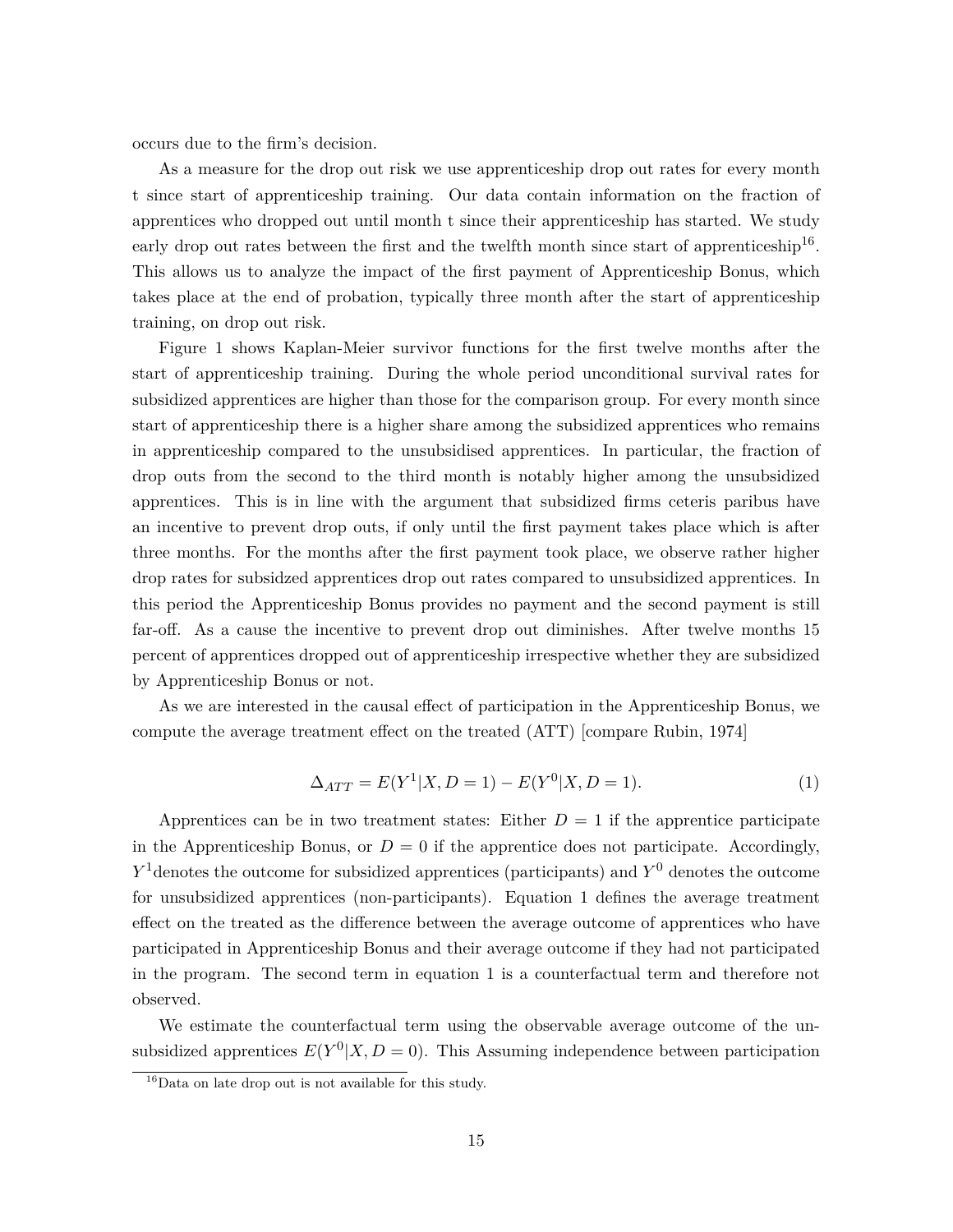|                       | before matching | after matching |
|-----------------------|-----------------|----------------|
| median                | 4.535           | 1.106          |
| mean                  | 6.483           | 1.379          |
| std. dev.             | 6.440           | 1.217          |
| pseudo R2             | 0.145           | 0.009          |
| $LR$ chi <sub>2</sub> | 566.790         | 18.810         |
| $p$ >chi2             | 0.000           | 1.000          |

Table 3: Summary on the distribution of the standardized bias before and after matching

Computation of the standardized bias following Rosenbaum and Rubin [1985].

in Apprenticeship Bonus and the outcome for unsubsidized apprentices  $Y^0$  conditional on observable characteristics  $X^{17}$ , <sup>18</sup>.

Instead of the vector of different observable characteristics *X*, we use the one-dimensional propensity score measure to assume independence between participation and *Y* <sup>0</sup> Rosenbaum and Rubin [1983]. The propensity score provides an one-dimensional measure of the conditional probability of treatment participation, in our case participation in Apprenticeship Bonus.

We apply a kernel density matching estimator with an Epanechnikov kernel.

Applying propensity score matching balances our covariates. After matching there are no significant differences in means for our covariates between the group of treated and untreated apprentices. Table 3 provides summary statistics on covariate balancing before and after matching.

We construct the outcome as a binary variable, taking on the value 1 if the apprentice has dropped out until t, and 0 otherwise:

$$
Y_t^d = \begin{cases} 1, & \text{if dropped out of appropriate} \text{ship until } t \\ 0, & \text{if still in appropriate} \text{ship in } t \end{cases} \tag{2}
$$

with  $d\epsilon (0,1)$  and  $t\epsilon [1,12]$  months since the start of apprenticeship training. Therefore, a negative average treatment effect on the treated (ATT) indicates a favourable impact of Apprenticeship Bonus on drop out risk.

Based on our propensity score, we estimate the ATT on the outcome for the first twelve months of apprenticeship as in equation 1. Figure 4 presents monthly point estimates of the ATT.

All point estimates are insignificant. Thus, Apprenticeship Bonus has no significant effect on early apprenticeship drop out risk. Estimates are negative in the first four months, and turn positive afterwards. This suggests that until the duration of four month after start

 $17$ This weaker version of the usual conditional independence assumption, which requires independence between particpation and the outcome of both the participants and the non-participants, is sufficient as we estimate treatment effects on the treated.

<sup>&</sup>lt;sup>18</sup>This assumption implies conditional mean independence  $E(Y^0|X, D=1) = E(Y^0|X, D=0)$ .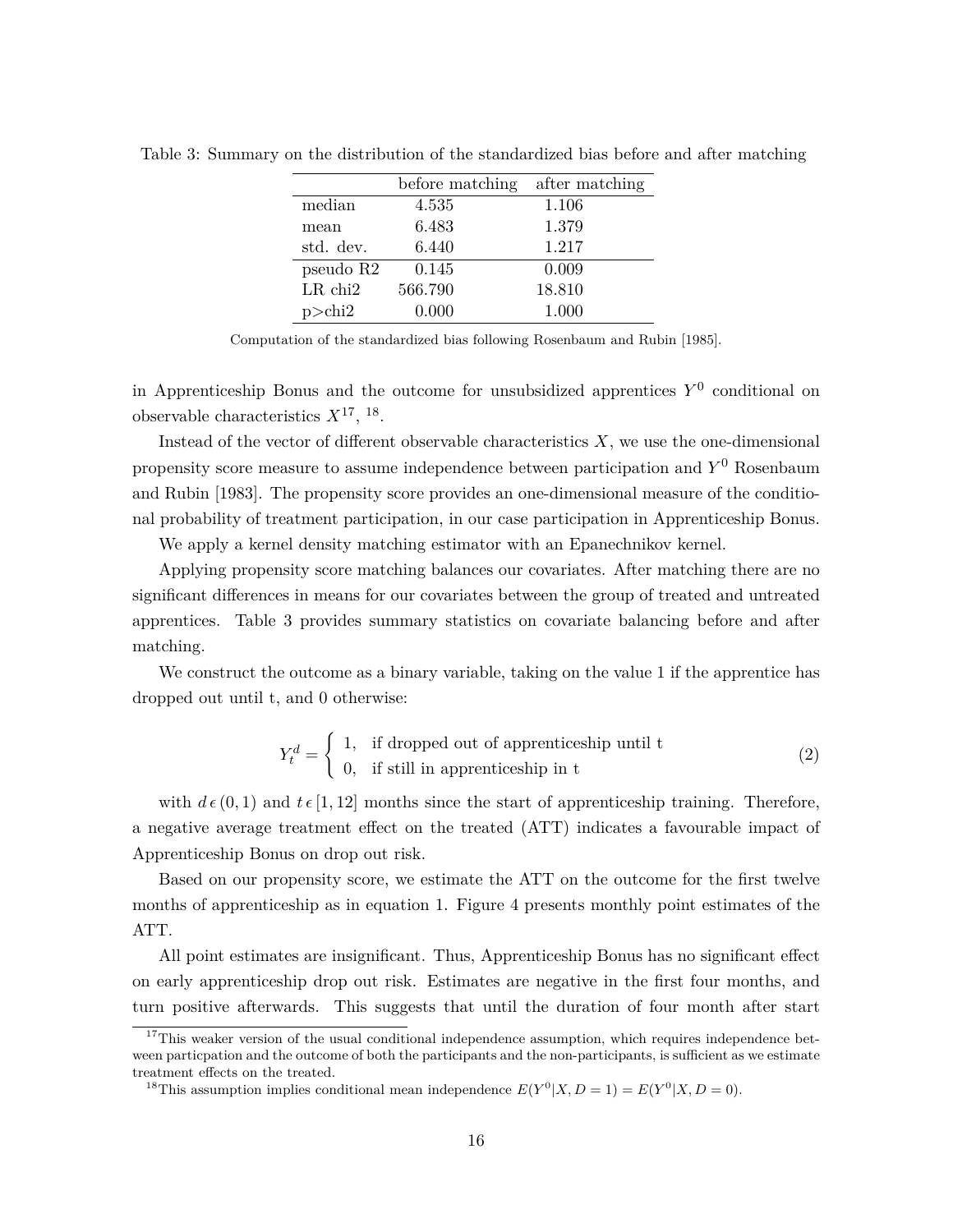of apprenticeship there is a favourable impact of Apprenticeship Bonus on drop out risk. Thereafter its impact turns negative.

One might be concerned that not all factors which might influence both selection into Apprenticeship Bonus and drop out risk are considered. For example, factors on the firm level which we can not observe could have an influence on drop out risk. As shown above, there are no differences in the chosen occupations among participants and among non-participants. This indicates that occupational and therefore sectoral aspects are not relevant for selection into Apprenticeship Bonus. We argue that, if there still exists an unobserved selection on the firm level then we face a positive selection of firms regarding drop out risk. As stated above, firms that participate in the Apprenticeship Bonus have to meet an *additionality criterion.* The position of the subsidized apprentice has to be additional in that the current sum of offered apprenticeship position has to be more than the average amount of apprenticeship positions offered during the last three years. The fact that firms meet this criterion indicates a rather good economic situation. These firms are ceteris paribus abler to invest in apprentices and to stabilize them during apprenticeship. Assuming this reasoning our results can be seen as a upper bound measurement of the effect of the Apprenticeship Bonus on drop out risk. We can therefore conclude that Apprenticeship Bonus at the most has no effects on early drop out risk. One could not imagine that Apprenticeship Bonus has strong negative effects. Following then concerns regarding unobserved selection even underlines our results that there are no positive effects of Apprenticeship Bonus on early drop out risk.

### **6 Concluding remarks and policy implications**

In this study we first investigate the selection of eligible young workers into the Apprenticeship Bonus. Secondly, we study the effects of the Apprenticeship Bonus on early apprenticeship drop out risk. The aim of the program is to support disadvantaged young people to find an apprenticeship position and to complete apprenticeship training. Young people who unsuccessfully searched for apprenticeship positions after leaving school are eligible for Apprenticeship Bonus. The program provides a subsidy to employers who hire eligible apprentices. The subsidy is equally split in two parts. One part is paid after completing the probation period and the other part is paid after apprentice's registration for final examination.

The subsidy provided by the Apprenticeship Bonus enters the cost-benefit considerations of firms for entitled apprentices. As the Apprenticeship Bonus is split into two payments over the course of apprenticeship training, firms ceteris paribus have an incentive to prevent subsidized apprentices from dropping out during their apprenticeship. Even though apprenticeship wages are quasi fixed through collective bargaining agreements and the subsidy is paid directly to the firm, we argue that incentives from the subsidy are passed to the subsidized apprentices. Profit maximizing firms share the rent and provide non-monetary transfers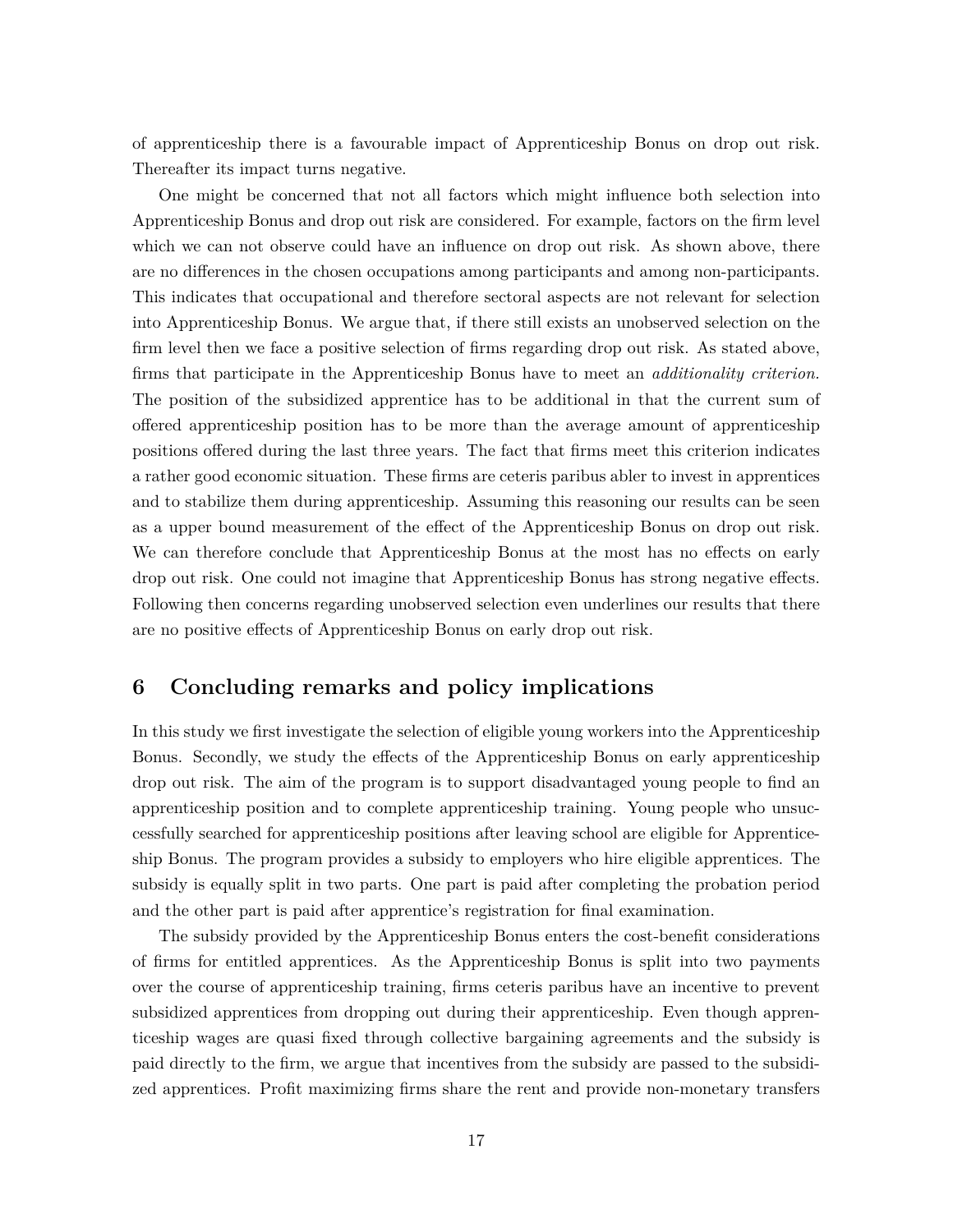to the subsidized apprentices in terms of commitment, patience, concession and encouragement. Subsidized apprentices should therefore be less likely to drop out than comparable unsubsidized apprentices.

We use data from the evaluation of the Apprenticeship Bonus conducted for the Federal Ministry of Labor. The data contain information on apprentices who are subsidized by Apprenticeship Bonus and apprentices who are eligible but not subsidized. The data comprise comprehensive information on the apprentices' characteristics, education, socio-economic and family background. It covers also biographical information on activities and decisions concerning education and labor market between leaving school and the start of apprenticeship training. We do observe variables which are closely related to characteristics that are normally not available for researchers such as motivation, search effort. For the estimation of the effects of Apprenticeship Bonus we therefore rely on our data and apply a selection-on-observables approach.

We estimate the effect of the Apprenticeship Bonus on drop out risk for the first twelve months after the start of apprenticeship training. The pattern of the monthly treatment effects is in line with the incentive structure of the subsidy. During probation, the effect on drop out is negative which means the subsidy points to a prevention of drop out in this period. Afterwards, the effect turns positive. However, all point estimates are insignificant. Therefore we conclude, that Apprenticeship Bonus has no effect on early drop out of apprenticeship.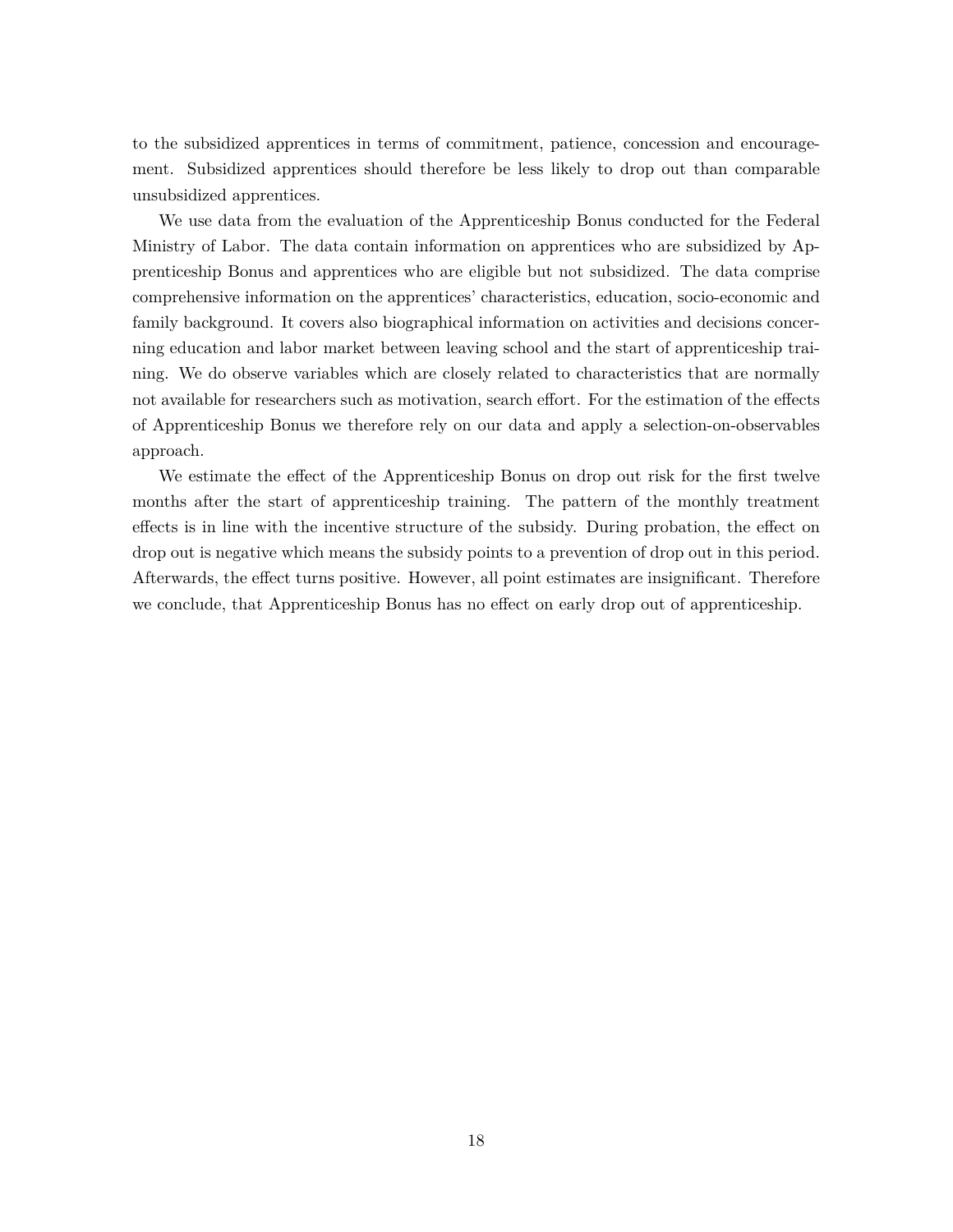### **References**

- Daron Acemoglu and Jörn-Steffen Pischke. Why do firms train? Theory and evidence. *Quarterly Journal of Economics*, 113(1):78–118, 1998.
- Daron Acemoglu and Jörn-Steffen Pischke. Beyond Becker: Training in imperfect labour markets. *Economic Journal*, 109(452):112–142, 1999.
- Gary S. Becker. *Human capital: a theoretical and empirical analysis with special reference to education*. Columbia University Press, New York, 1964.
- Brian Bell, Richard Blundell, and John van Reenen. Getting the unemployed back to work: The role of targeted wage subsidies. *International Tax and Public Finance*, 6:339–360, 1999.
- Donata Bessey and Uschi Backes-Gellner. Dropping out and revising educational decisions: Evidence from vocational education. Leading House Working Paper No. 40, Zürich, 2008.
- Cihan Bilginsoy. Delivering skills: apprenticeship program sponsorship and transition from training. *Industrial Relations*, 46(4):738–765, 2007.
- BMBF. *Berufsbildungsbericht 2010*. Bundesministerium für Bildung und Forschung, Bonn, Berlin, 2010.
- Steve Bradley and Pam Lenton. Dropping out of post-compulsory education in the UK. *Journal of Population Economics*, 20:299–328, 2007.
- David Card and Thomas Lemieux. Dropout and enrollment trends in the postwar period: What went wrong in the 1970s? In Jonathan Gruber, editor, *Risky Behavior among Youths: An Economic Analysis*, pages 439–482. University of Chicago Press, 2001.
- Lorraine Dearden, Carl Emmerson, Christine Frayne, and Costas Meghir. Education subsidies and school drop-out rates. IFS Working Paper 05/11, 2005.
- Richard Patrick Dorsett. The New Deal for Young People: Effect of the options on the labour market status of young men. *Labour Economics*, 13(3):405–422, 2006.
- Susan M. Dynarski. Does aid matter? Measuring the effect of student aid on college attendance and completion. *The American Economic Review*, 93(1):279–288, 2003.
- Wolfgang Franz and David Soskice. The German apprenticeship system. In Friedrich Buttler, Wolfgang Franz, Ronald Schettkat, and David Soskice, editors, *Institutional Frameworks and Labor Market Performance*, pages 208–234, London, New York, 1995. Routledge.
- Christian Göbel. The effect of temporary employment subsidies on employment duration. Discussion Paper 2006-35, Université Catholique de Louvain, 2006.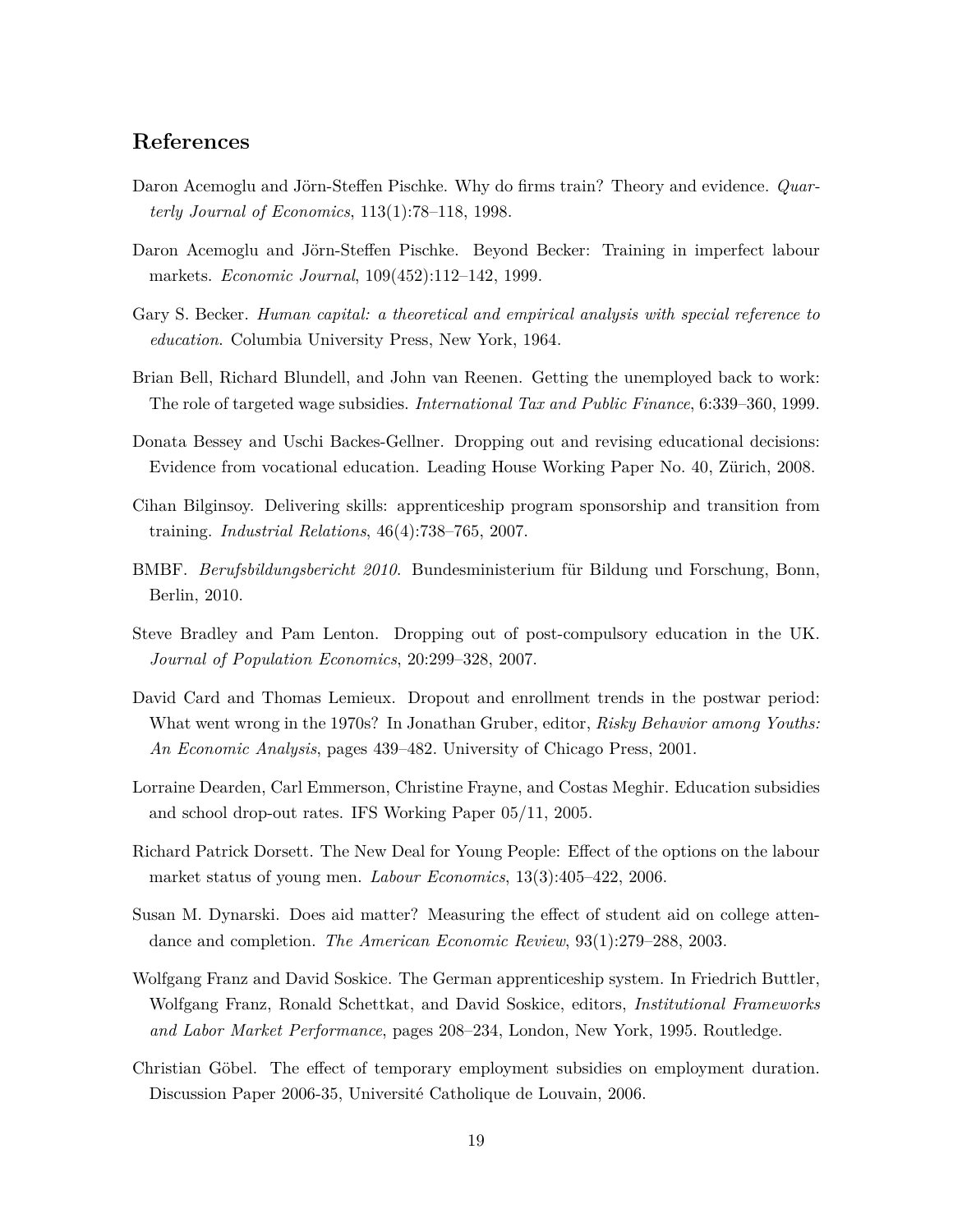- Christian Göbel. The effect of participation in subsidised employment on labour market transitions. Mimeo, ZEW Mannheim, 2008.
- Michael Gerfin, Michael Lechner, and Heidi Steiger. Does subsidised temporary employment get the unemployed back to work? An econometric analysis of two different schemes. *Labour Economics*, 12(6):807–835, 2005.
- Dietmar Harhoff and Thomas J. Kane. Is the German apprenticeship system a panacea for the U.S. labor market? *Journal of Population Economics*, 10:171–196, 1997.
- IAB. Jeder fünfte Geringqualifizierte ist arbeitslos. *IAB-aktuell*, 10.02.2011, 2011.
- Ursula Jaenichen and Gesine Stephan. The effectiveness of targeted wage subsidies for hardto-place workers. *Applied Economics*, forthcoming, 2011.
- Boyan Jovanovic. Job matching and the theory of turnover. *Journal of Political Economy*, 87(5):972–990, 1979.
- Elke Lüdemann, Ralf Wilke, and Xuan Zhang. Censored quantile regressions and the length of unemployment periods in west germany. *Empirical Economics*, 31(4):1003–1024, 2006.
- John Mangan and Bernard Trendle. Surviving apprenticeship training: a duration analysis of apprenticship contracts in australia. *The Journal of Interdisciplinary Economics*, 19: 379–398, 2008.
- Jens Mohrenweiser and Thomas Zwick. Why do firms train apprentices? The net cost puzzle reconsidered. *Labour Economics*, 16:631–637, 2009.
- Philip Oreopoulos. Do dropouts drop out too soon? Wealth, health and happiness from compulsory schooling. *Journal of Public Economics*, 91:2213–2229, 2007.
- Nicholas Oulton and Hilary Steedman. The british system of youth training: A comparison with germany. In Lisa M. Lynch, editor, *Training and the Private Sector*. University of Chicago Press, 1994.
- P. R. Rosenbaum and D. B. Rubin. The central role of the propensity score in observational studies for causal effects. *Biometrika*, 70(1):41–50, 1983.
- P. R. Rosenbaum and D. B. Rubin. Constructing a control group using multivariate matched sampling methods that incorporate the propensity score. *The American Statistician*, 39(1): 33–38, 1985.
- D. B. Rubin. Estimating causal effects to treatments in randomised and nonrandomised studies. *Journal of Educational Psychology*, 66:688–701, 1974.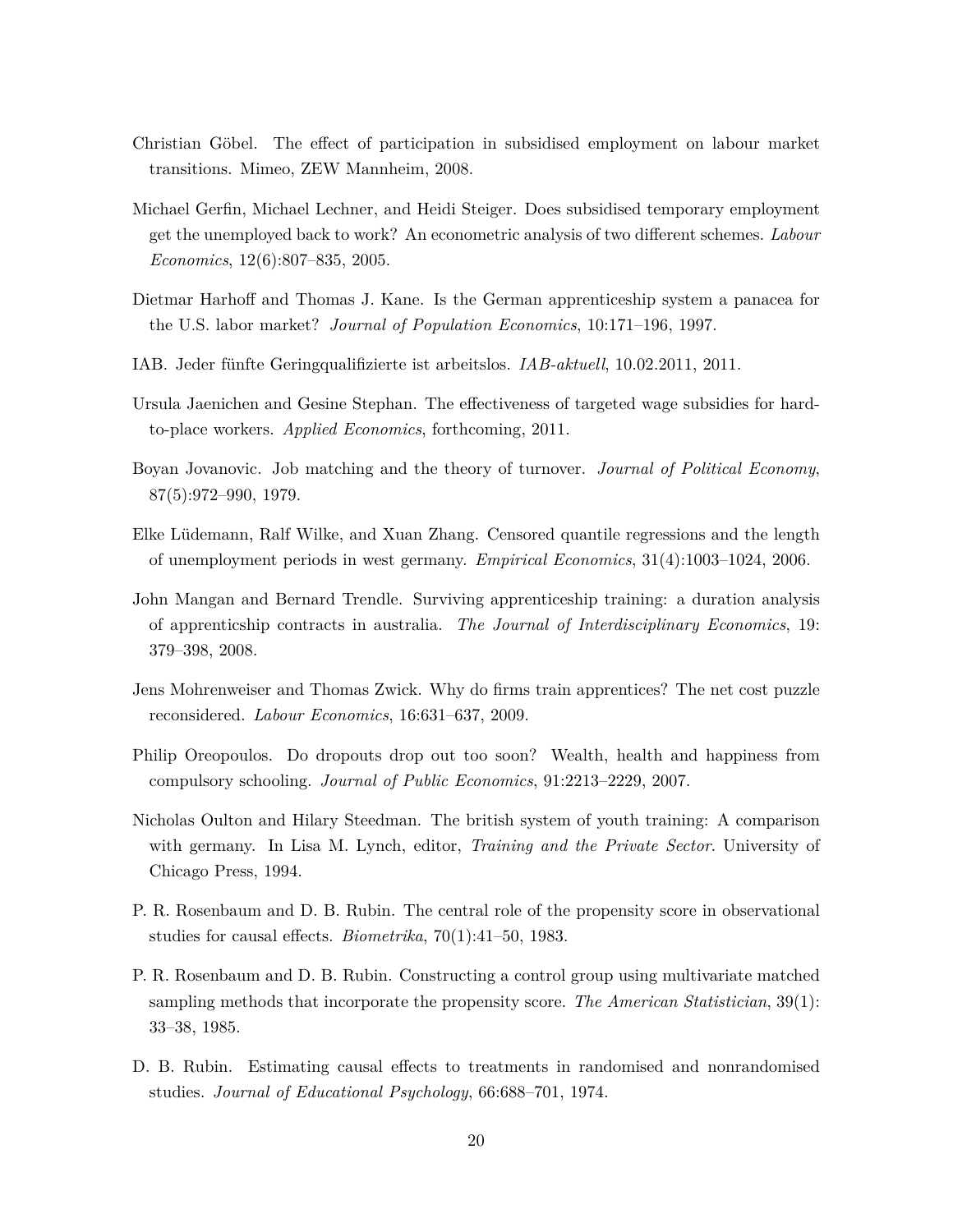- Paul Ryan. The school-to-work transition: A cross-national perspective. *Journal of Economic Literature*, 39(1):34–92, 2001.
- Gudrun Schönfeld, Felix Wenzelmann, Regina Dionisius, Harald Pfeifer, and Günter Walden. *Kosten und Nutzen der dualen Ausbildung aus Sicht der Betriebe*. Bundesinstitut für Berufsbildung, 2010.
- Klaus Schöngen. Lösung von Ausbildungsverträgen schon Ausbildungsabbruch? *ibv*, Nr. 25, 2003.
- Barbara E. Stalder and Evi Schmid. Lehrvertragsauflösungen, ihre Urachen und Konsequenzen - Ergebnisse aus dem Projekt LEVA. *Bildungsplanung und Evaluation*, BiEv 1|06, 2006.
- Hilary Steedman. Benchmarking apprenticeships: Uk and continental europe compared. CEP Discussion Papers No. 513, 2001.
- Felix Wenzelmann, Gudrun Schönfeld, Harald Pfeifer, and Regina Dionisius. Betriebliche Berufsausbildung: Eine lohnende Investition für die Betriebe. BiBB Report 8|09, Bonn, 2009.
- Rainer Winkelmann. Employment prospects and skill acquisition of apprenticeship-trained workers in Germany. *Industrial and Labor Relations Review*, 49(4):658–672, 1996.
- Stefan C. Wolter and Jürg Schweri. The cost and benefit of apprenticeship training: The swiss case. *Konjunkturpolitik*, 48:347–367, 2002.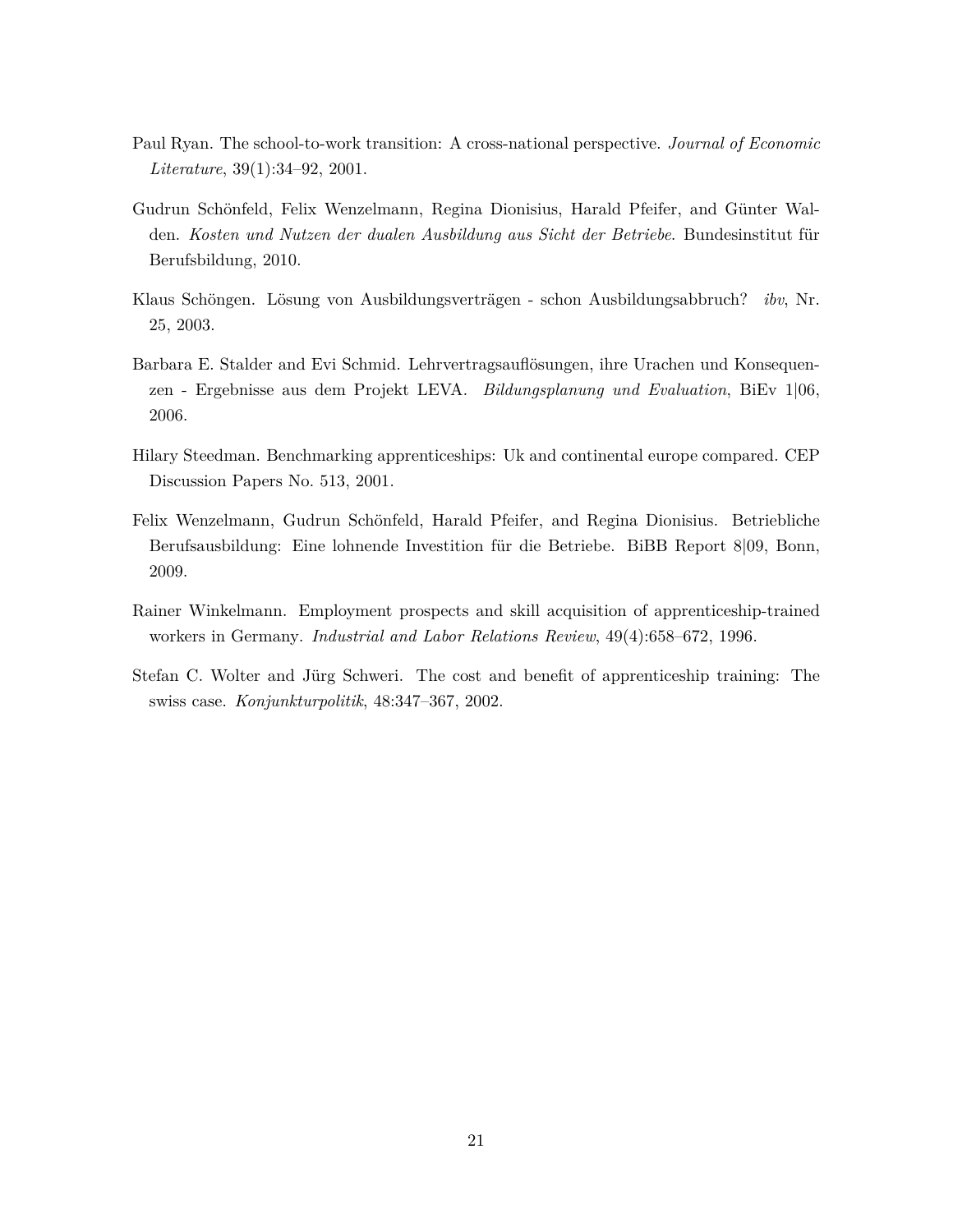# **Figures and tables**



Figure 1: Survival rates in apprenticeship of apprentices with and without Apprenticeship Bonus

Note: The graph depicts survival rates in apprenticeship for every month since apprenticeship has started. The survival rates are estimated Kaplan-Meier survivor functions. The solid line shows survival rates for apprentices without Apprenticeship Bonus. The dashed line shows survival rates for apprentices with Apprenticeship Bonus.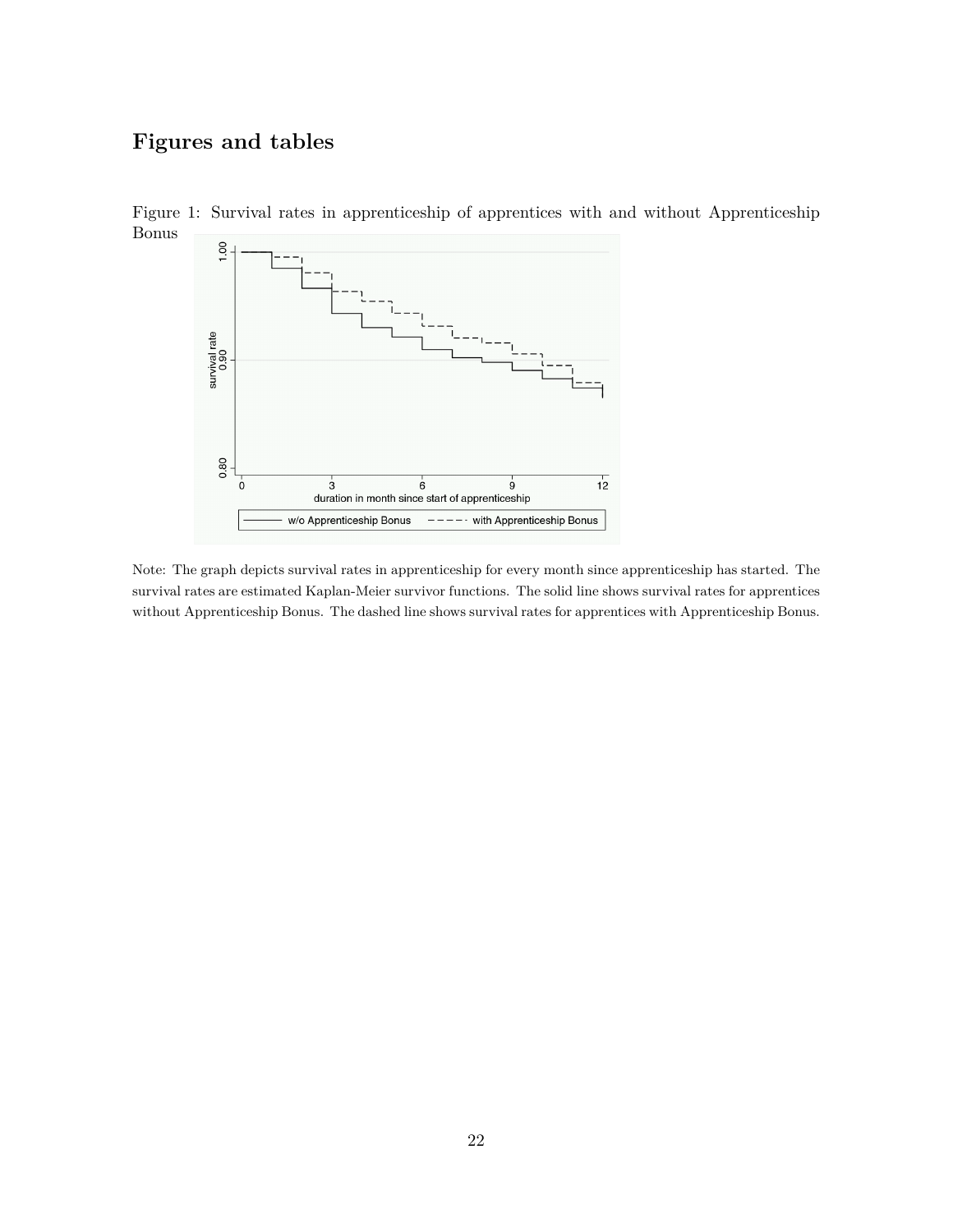Figure 2: Difference between drop out rates of apprentices with and without Apprenticeship Bonus; 95% confidence intervals.



Note: The graph depicts the differences in hazard rates between apprentices with and without Apprenticeship Bonus. The solid line shows the estimates the difference hazard rates framed by a 95% confidence interval.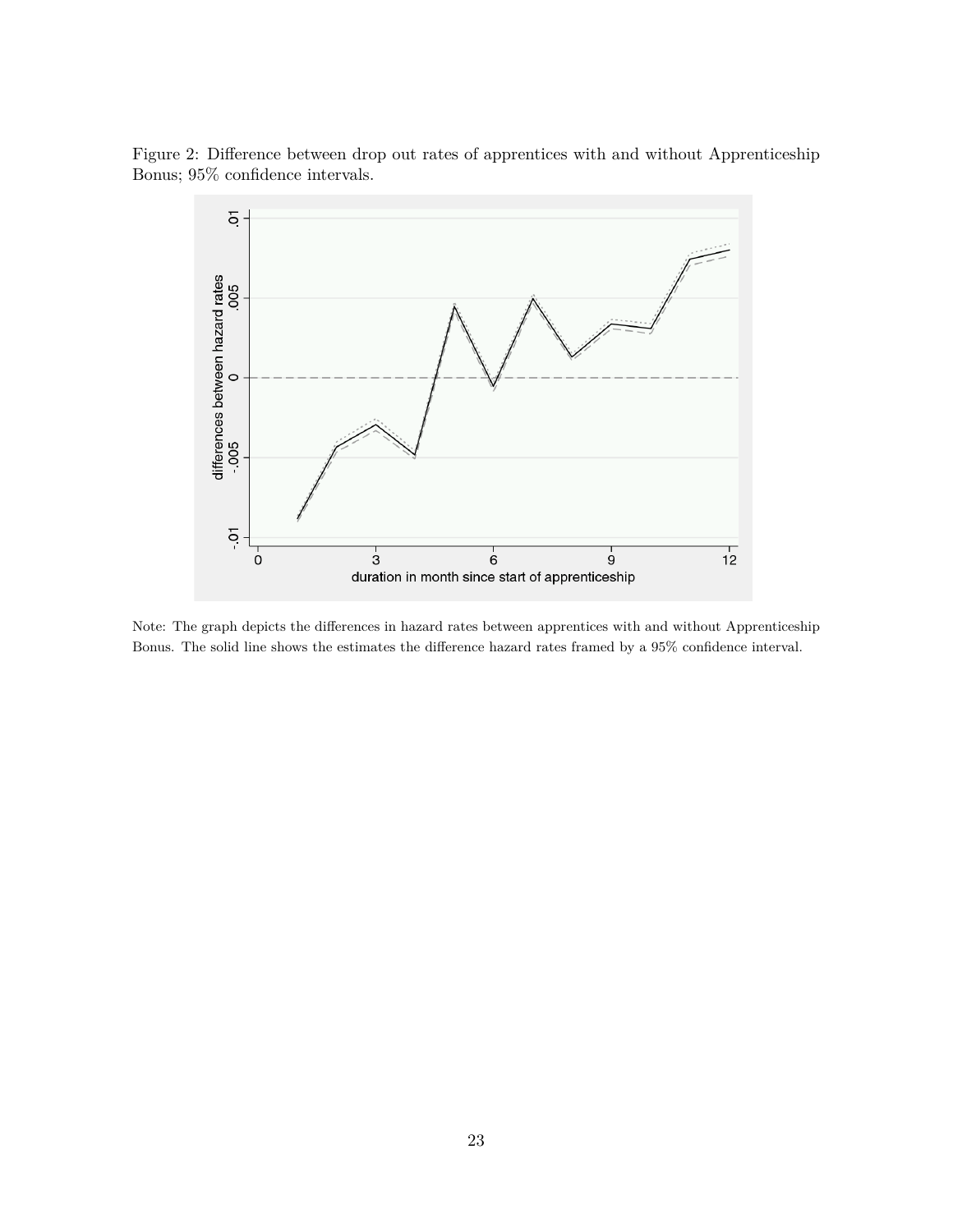

Figure 3: Different distributions of estimated propensity scores for apprentices with and without Apprenticeship Bonus

Note: The graph depicts from the centre line upwards the histogram of propensity scores for apprentices with Apprentices Bonus. The graph depicts from the centre line downwards the histogram of propensity scores for apprentices without Apprentices Bonus.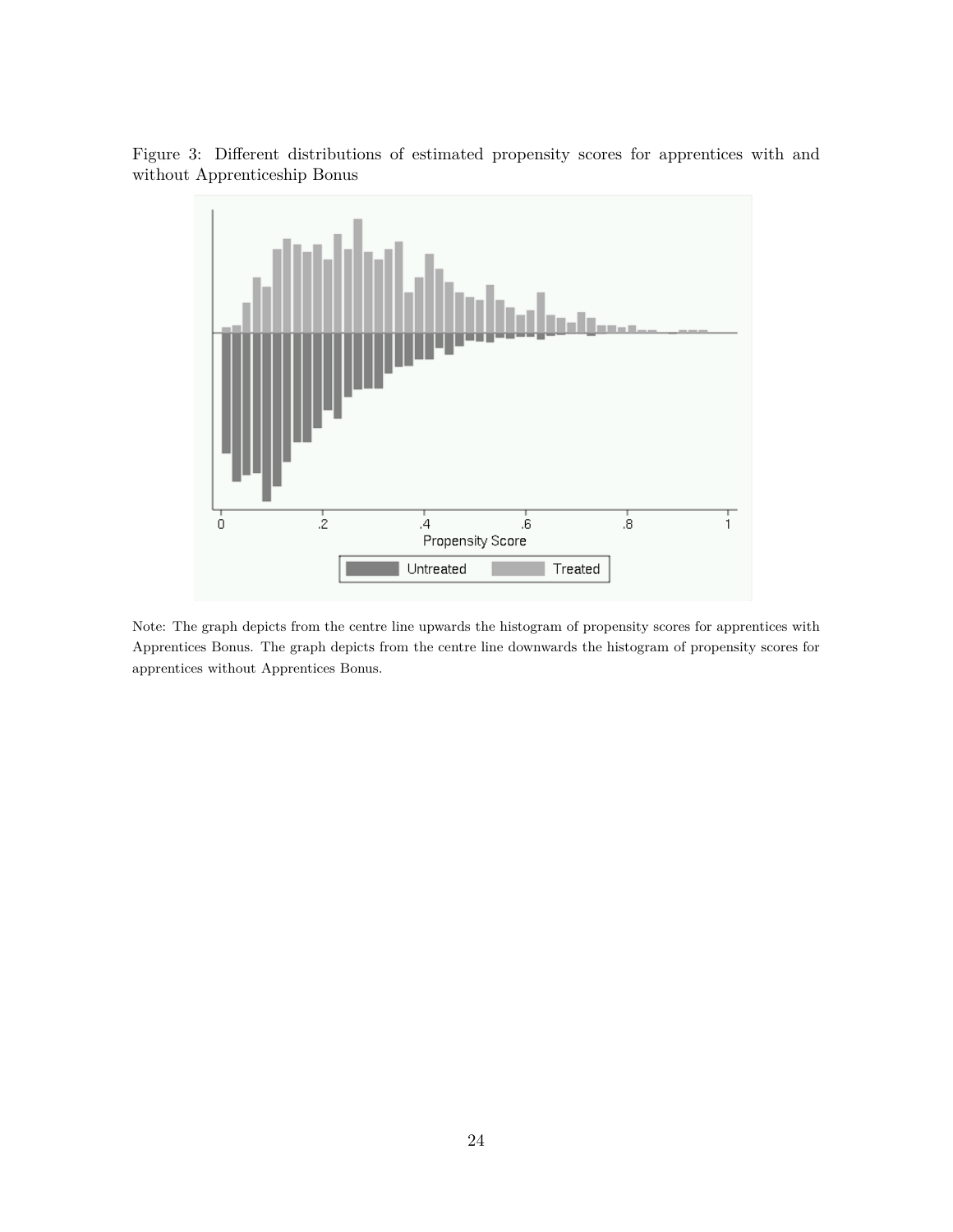Figure 4: Effect of Apprenticeship Bonus on drop out rates (average treatment effect on the treated)



Note: 95% confidence intervals, bootstrapped with 500 replications.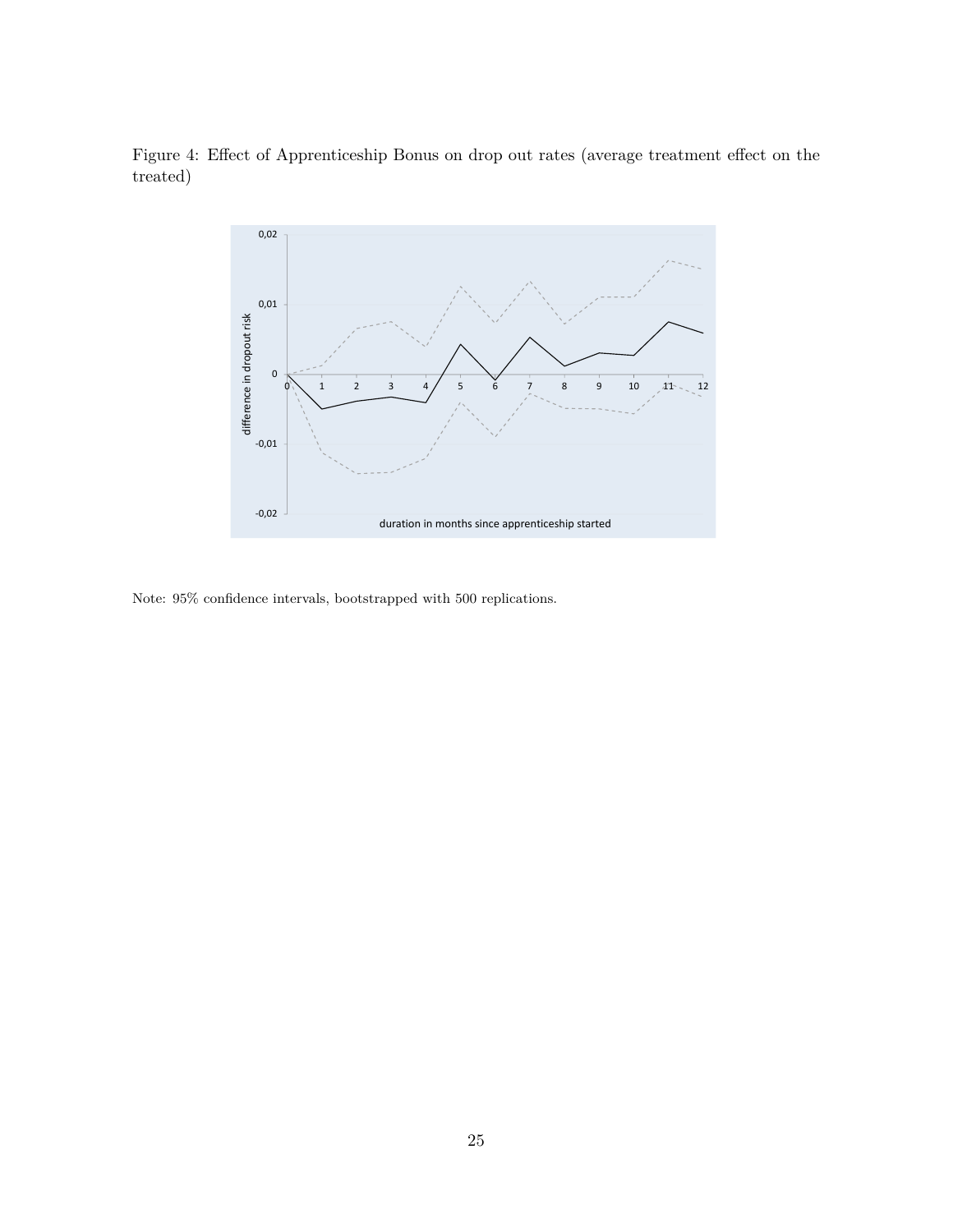|                                         | mean value | mean value   |          |
|-----------------------------------------|------------|--------------|----------|
|                                         | partici-   | non-         | t-values |
| educational, social, and economic       | pants      | participants |          |
| background                              |            |              |          |
| secondary education                     |            |              |          |
| lower secondary degree                  | 0.53       | 0.34         | 9.95     |
| intermediate secondary degree           | 0.37       | 0.42         | $-2.43$  |
| higher secondary degree                 | 0.07       | 0.21         | $-12.82$ |
| German grade                            | 3.03       | 2.90         | 3.68     |
| Maths grade                             | 3.03       | 3.05         | $-0.55$  |
| socio-economic and family background    |            |              |          |
| differences                             |            |              |          |
| disability                              | 0.01       | 0.03         | $-4.03$  |
| migration background                    | 0.12       | 0.09         | 2.25     |
| financial problems or debts             | 0.14       | 0.10         | 2.70     |
| psychological or addiction problems     | 0.05       | 0.06         | $-2.10$  |
| recipients of social benefits           | 0.17       | 0.15         | 1.12     |
| having a boy-/girlfriend                | 0.33       | 0.32         | 0.50     |
| living with parents                     | 0.74       | 0.74         | 0.15     |
| search strategy                         |            |              |          |
| number of applications                  | 35.56      | 42.05        | $-2.88$  |
| number of job interviews                | 5.900      | 6.700        | $-2.18$  |
| job search channels                     |            |              |          |
| newspaper advertisement/internet        | 0.770      | 0.810        | $-2.64$  |
| contact to former employer              | 0.550      | 0.480        | 3.62     |
| inquiry at the employment agency        | 0.790      | 0.870        | $-4.90$  |
| job fairs                               | 0.340      | 0.390        | $-2.76$  |
| employer offered position               | 0.450      | 0.340        | 5.84     |
| labour market status after three months |            |              |          |
| in initial apprenticeship               | 0.980      | 0.960        | 2.43     |
| jobbing/new apprenticeship/internship   | 0.000      | 0.000        | $-0.37$  |
| jobless, seeking work                   | 0.010      | 0.020        | $-0.96$  |
| further training, military/alternative  |            |              |          |
| service                                 | 0.000      | 0.010        | $-1.65$  |
| exit from labour market                 | 0.000      | 0.010        | $-2.45$  |
| labour market status after six months   |            |              |          |
| in initial apprenticeship               | 0.940      | 0.920        | 2.09     |
| jobbing/new apprenticeship/internship   | 0.000      | 0.010        | $-2.60$  |
| jobless, seeking work                   | 0.040      | 0.040        | $-0.76$  |
| further training, military/alternative  |            |              |          |
| service                                 | 0.020      | 0.020        | $-0.83$  |
| exit from labour market                 | $0.010\,$  | 0.010        | $-1.20$  |

Table 4: Differences in mean between participants and non-participants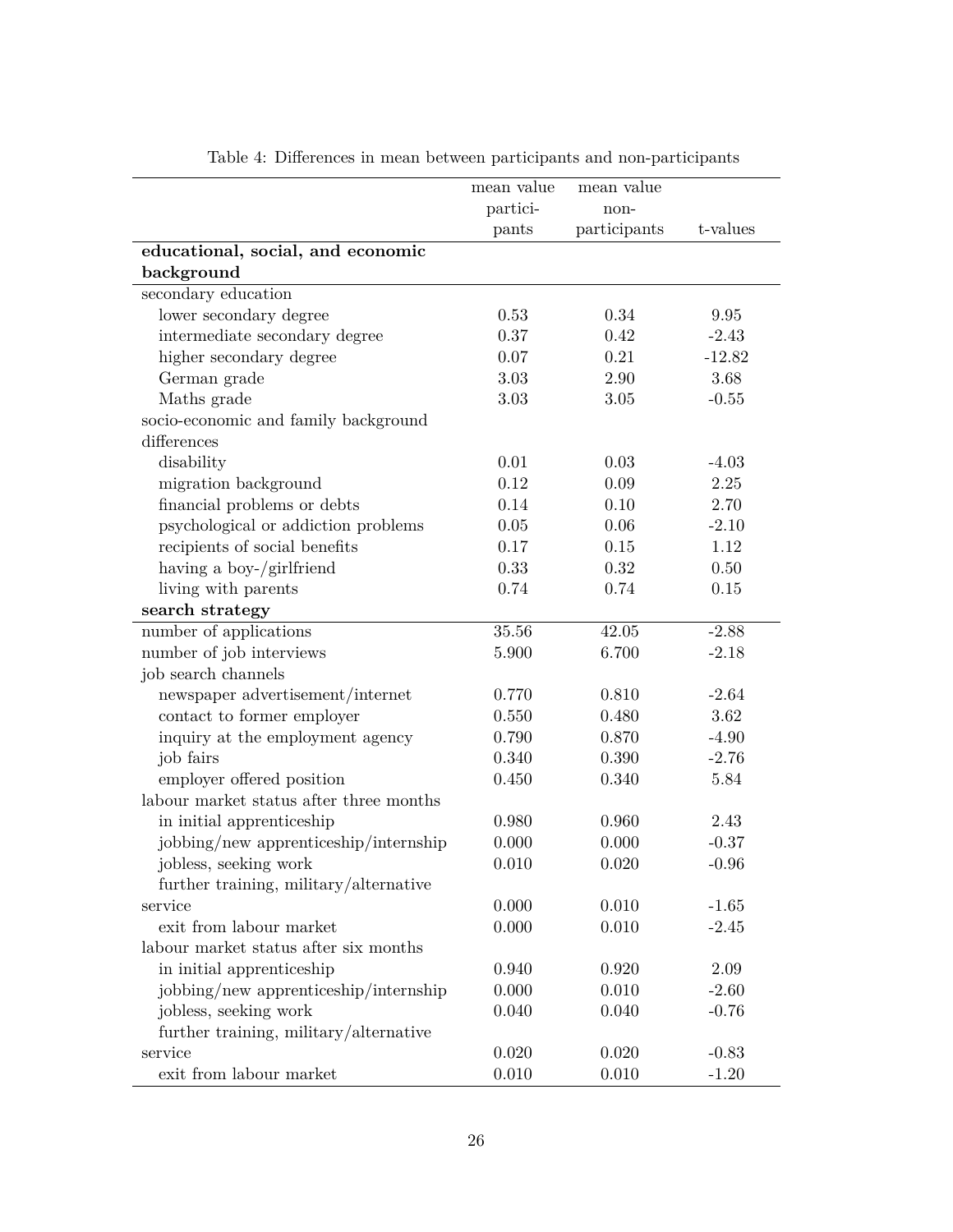### Differences (continued)

|                                          | mean value | mean value         |          |
|------------------------------------------|------------|--------------------|----------|
|                                          | partici-   | non-               |          |
|                                          | pants      | participants       | t-values |
| labour market status after twelve months |            |                    |          |
| in initial apprenticeship                | 0.880      | 0.870              | 0.27     |
| jobbing/apprentice/internship            | 0.030      | 0.030              | $-0.54$  |
| jobless, seeking work                    | 0.070      | 0.050              | 1.59     |
| further training, military/alternative   | 0.020      | 0.020              | $-1.50$  |
| service                                  |            |                    |          |
| exit from labour market                  | 0.010      | 0.020              | $-1.59$  |
| biography since leaving school           |            |                    |          |
| time between school and                  | 32.05      | $27.\overline{61}$ | 4.16     |
| apprenticeship (months)                  |            |                    |          |
| further schooling/evening classes        | 0.090      | 0.060              | 2.73     |
| vocational school                        | 0.400      | 0.340              | 2.80     |
| basic vocational education year (BGJ)    | 0.220      | 0.120              | 5.85     |
| job preparing year (BVJ)                 | 0.210      | 0.200              | 0.50     |
| basic training (EQ/EQJ)                  | 0.170      | 0.160              | 0.87     |
| job preparing training (BvB)             | 0.250      | 0.290              | $-2.38$  |
| job application training                 | 0.330      | 0.290              | 2.17     |
| occupational orientation course          | 0.110      | 0.120              | $-0.75$  |
| language course                          | 0.010      | 0.030              | $-3.96$  |
| temporary extra job (employment          | 0.060      | 0.050              | 0.88     |
| agency)                                  |            |                    |          |
| other measures provided by               | 0.030      | 0.020              | 0.40     |
| employment agency                        |            |                    |          |
| longer internship (several weeks)        | 0.510      | 0.490              | 1.41     |
| shorter internship (several days)        | 0.400      | 0.340              | 3.08     |
| started different apprenticeship         | 0.230      | 0.240              | $-0.43$  |
| jobbing                                  | 0.490      | 0.440              | $2.36\,$ |
| military or compulsory community         | 0.090      | 0.100              | $-1.31$  |
| service                                  |            |                    |          |
| volunteer work                           | 0.040      | 0.050              | $-1.43$  |
| more than 4 weeks vacation               | 0.180      | 0.180              | $-0.09$  |
| more than 4 weeks abroad                 | 0.070      | 0.060              | 0.06     |
| done nothing for a while                 | 0.450      | 0.450              | $-0.24$  |
| searched for                             | 0.770      | 0.780              | $-0.45$  |
| apprenticeship/employment                |            |                    |          |

Note: Column one depicts mean values among subsidized apprentices, column two depicts mean values among still eligible but unsubsidised apprentices. We conduct a two-sample mean-comparison test. The third column shows the respective t-values.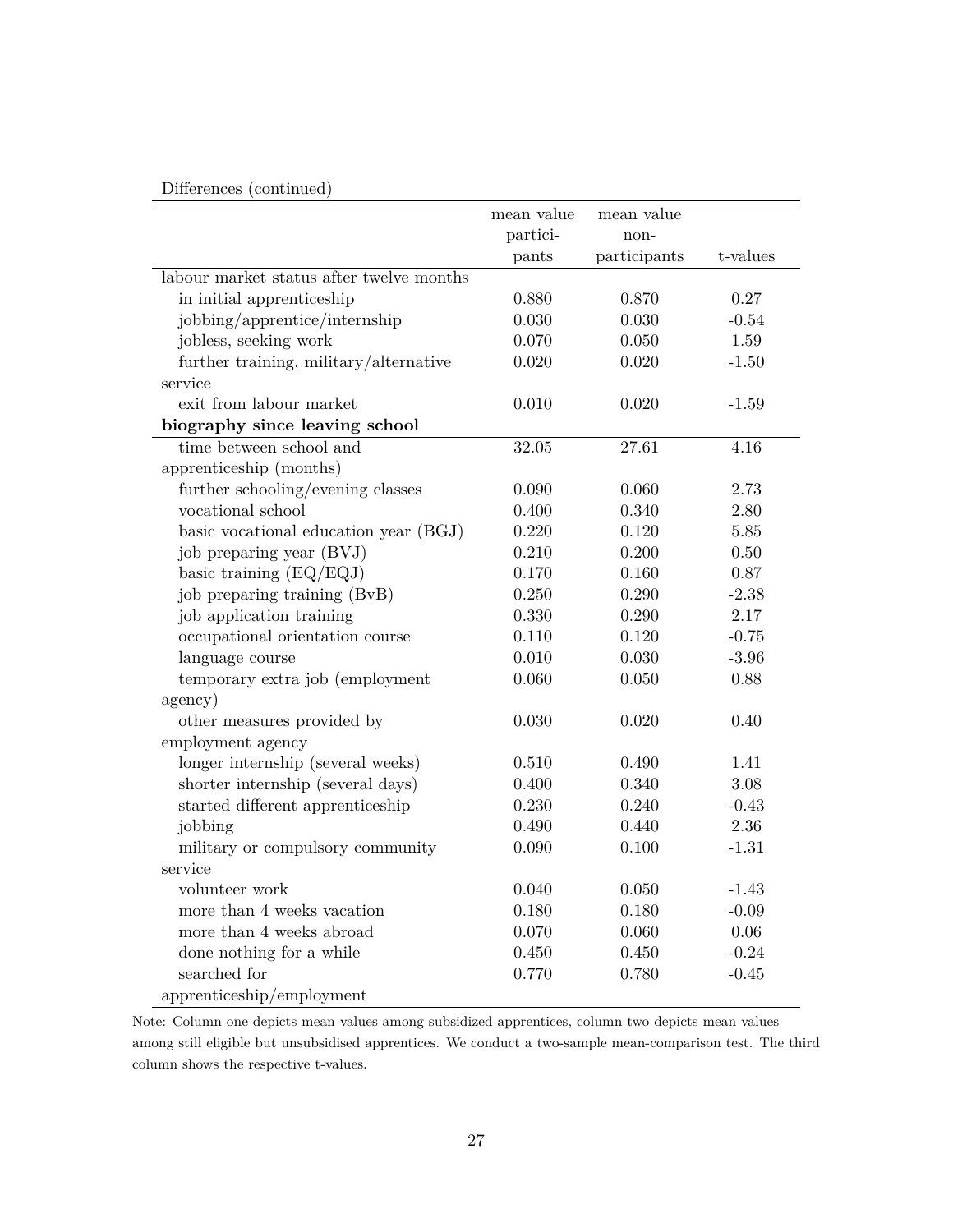| rank                        | occupations among    | percentage | occupations among    | percentage |
|-----------------------------|----------------------|------------|----------------------|------------|
|                             | participants         | share      | non-participants     | share      |
|                             | office clerk         | 7.8%       | merchant             | 7.3%       |
| $\mathcal{D}_{\mathcal{L}}$ | merchant             | 7.6%       | office clerk         | 6.5%       |
| 3                           | hairdresser          | 5.8%       | salesperson          | 5.5%       |
| $\overline{4}$              | salesperson          | 4.9%       | motor car technician | 3.5%       |
| 5                           | motor car technician | $4.5\%$    | hairdresser          | 3.3%       |
|                             |                      |            |                      |            |

Table 6: Most frequent occupations chosen among participants and non-participants

Note: Columns two and four show the ranked occupations among participants and non-participants. Columns three and five show the respective shares of these occupations within the group of participants or non-participants.

|                                             | mean value | mean value   |         |
|---------------------------------------------|------------|--------------|---------|
|                                             | partici-   | non-         |         |
| Initiation to drop out of apprenticeship by | pants      | participants | t-value |
| the apprentice                              | 46\%       | 46\%         | 0.09    |
| the firm                                    | 22\%       | 32\%         | $-2.58$ |
| both in mutual consent                      | 17%        | 15\%         | 0.56    |
| firm closure                                | $9\%$      | $5\%$        | 1.92    |
| The apprenticeship was not aborted, but     |            |              |         |
| finished.                                   | $1\%$      | $1\%$        | 0.29    |
| did not answer                              | $5\%$      | $1\%$        |         |
|                                             | 100%       | 100%         |         |

Table 7: Initiative to drop out of apprenticeship

Note: Column one depicts mean values among subsidized apprentices, column two depicts mean values among still eligible but unsubsidised apprentices. We conduct a two-sample mean-comparison test. The third column shows the respective t-values.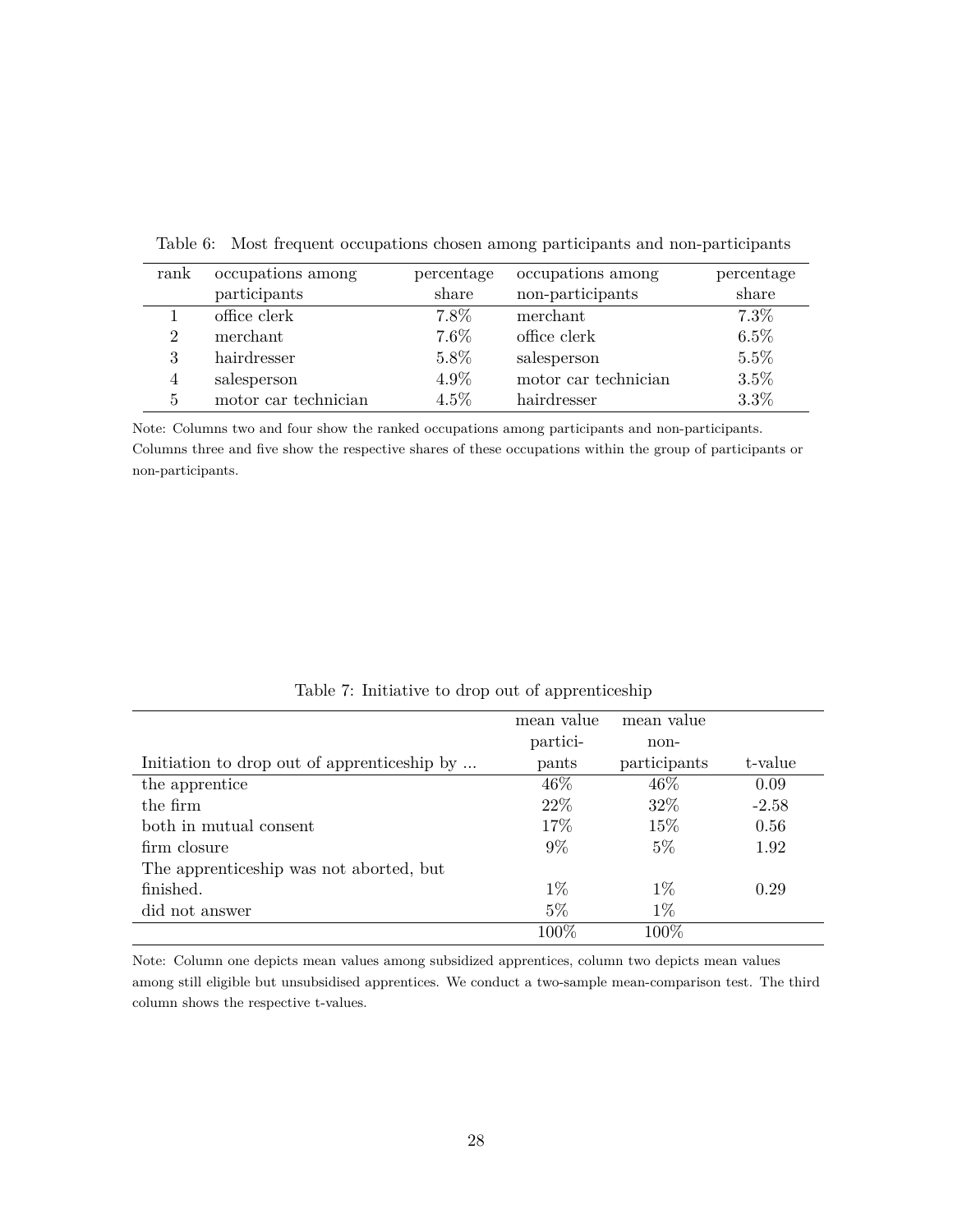|                                             | mean value |              |         |
|---------------------------------------------|------------|--------------|---------|
|                                             | partici-   | mean value   |         |
|                                             | pants      | non-         |         |
|                                             |            | participants | t-value |
| general conditions                          |            |              |         |
| unfavorable location of apprenticeship      | $5\%$      | $7\%$        | $-0.7$  |
| unfavorable working hours                   | 12\%       | $6\%$        | 1.4     |
| wage too low                                | $3\%$      | 11\%         | $-2.94$ |
| lack of support by the firm                 | $9\%$      | 6\%          | 0.91    |
| personal preferences                        |            |              |         |
| no interest in apprenticeship               | 8%         | $7\%$        | 0.14    |
| occupation did not meet expectations        | $18\%$     | 18\%         | 0.11    |
| conflicts with colleagues/supervisor        | 34\%       | 23\%         | 1.68    |
| found or prospective different              |            |              |         |
| job/apprenticeship/ treatment               | $3\%$      | $7\%$        | $-1.5$  |
| other personal reasons                      | $5\%$      | 4%           | 0.44    |
| health                                      |            |              |         |
| health problems due to apprenticeship       | 12%        | $6\%$        | 1.47    |
| health problems unrelated to apprenticeship | $1\%$      | 8%           | $-3.41$ |
| own accomplishments                         |            |              |         |
| apprenticeship was too easy/difficult       | $2\%$      | $5\%$        | $-1.33$ |

Table 8: Reasons for drop out of apprenticeship

Note: Column one depicts mean values among subsidized apprentices, column two depicts mean values among still eligible but unsubsidised apprentices. We conduct a two-sample mean-comparison test. The third column shows the respective t-values.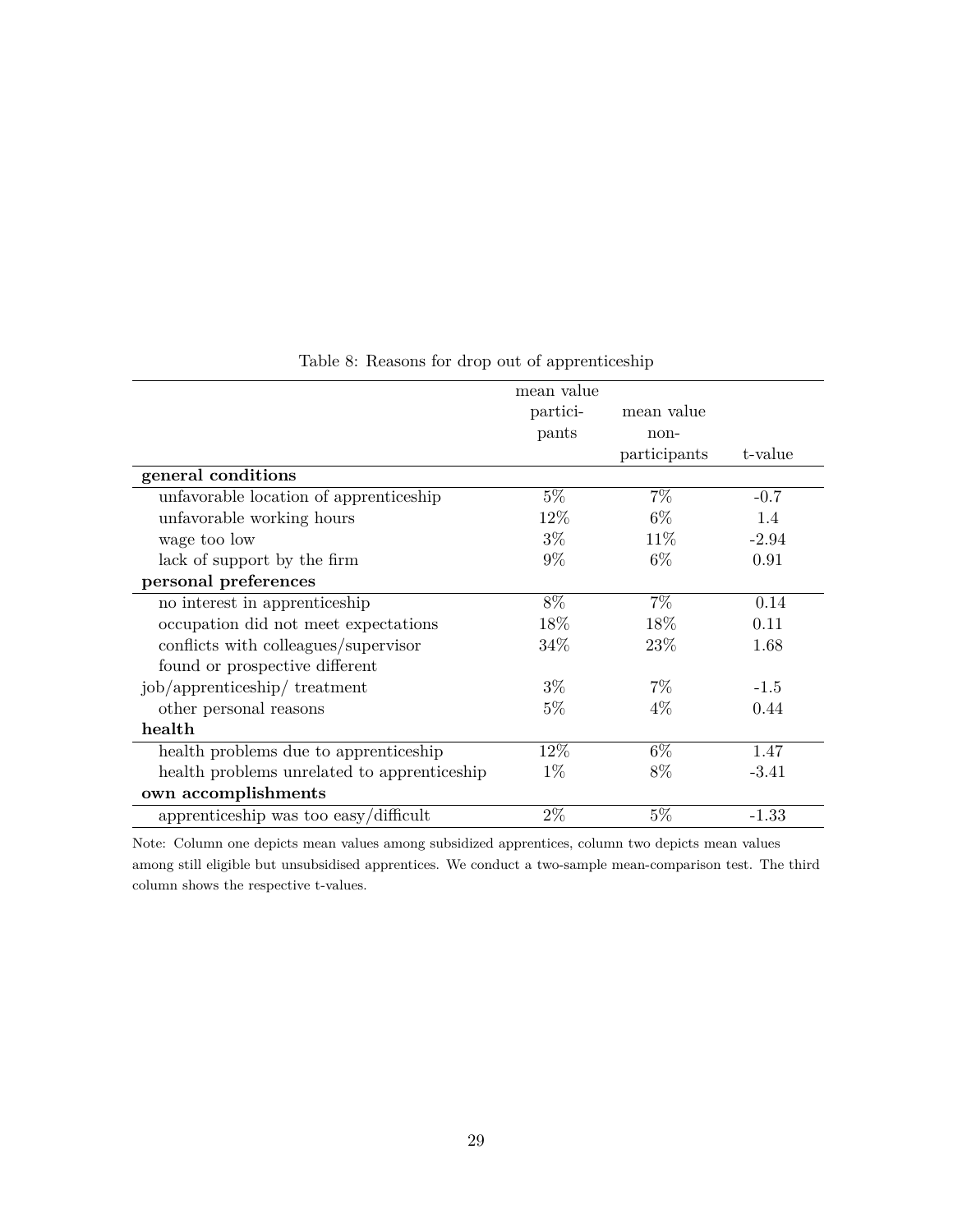| variable                         | group                                                                  |          | mean     |          | $%$ red.   |         | t-test |
|----------------------------------|------------------------------------------------------------------------|----------|----------|----------|------------|---------|--------|
|                                  |                                                                        | treated  | control  | %bias    | bias       | t       | p >  t |
| female                           | unmatched                                                              | 0.370    | 0.367    | 0.60     |            | 0.16    | 0.870  |
|                                  | matched                                                                | 0.370    | 0.377    | $-1.40$  | $-120.00$  | $-0.28$ | 0.776  |
| East Germany                     | unmatched                                                              | 0.185    | 0.188    | $-0.80$  |            | $-0.20$ | 0.840  |
|                                  | matched                                                                | 0.185    | 0.198    | $-3.20$  | $-300.00$  | $-0.64$ | 0.525  |
| not German                       | unmatched                                                              | 0.185    | 0.186    | $-0.20$  |            | $-0.06$ | 0.951  |
|                                  | matched                                                                | 0.185    | 0.198    | $-3.20$  | $-1233.30$ | $-0.64$ | 0.525  |
|                                  |                                                                        |          |          |          |            |         |        |
| migration background             | unmatched                                                              | $-1.120$ | $-0.779$ | $-11.10$ |            | $-2.92$ | 0.004  |
|                                  | matched                                                                | $-1.120$ | $-1.057$ | $-2.10$  | 81.50      | $-0.39$ | 0.697  |
| age                              | unmatched                                                              | 19.835   | 19.911   | $-3.30$  |            | $-0.89$ | 0.375  |
|                                  | matched                                                                | 19.835   | 19.915   | $-3.50$  | $-5.80$    | $-0.66$ | 0.511  |
| age (square term)                | unmatched                                                              | 399.260  | 400.780  | $-1.60$  |            | $-0.43$ | 0.670  |
|                                  | matched                                                                | 399.260  | 402.610  | $-3.50$  | $-120.10$  | $-0.64$ | 0.519  |
|                                  | relationship status (reference: neither married nor in a relationship) |          |          |          |            |         |        |
| not specified                    | unmatched                                                              | 0.006    | 0.002    | 6.90     |            | 2.11    | 0.035  |
|                                  | matched                                                                | 0.006    | 0.004    | 3.90     | 42.90      | 0.71    | 0.479  |
| married                          | unmatched                                                              | 0.023    | 0.014    | 6.00     |            | 1.64    | 0.101  |
|                                  | matched                                                                | 0.023    | 0.028    | $-4.20$  | 30.80      | $-0.72$ | 0.474  |
| in a relationship                | unmatched                                                              | 0.310    | 0.294    | 3.50     |            | 0.88    | 0.378  |
|                                  | matched                                                                | 0.310    | 0.313    | $-0.70$  | 80.40      | $-0.13$ | 0.893  |
|                                  | living arrangements                                                    |          |          |          |            |         |        |
| with biological/adoptive father  | unmatched                                                              | 0.606    | 0.643    | $-7.60$  |            | $-1.94$ | 0.053  |
|                                  | matched                                                                | 0.606    | 0.616    | $-2.10$  | 72.90      | $-0.41$ | 0.682  |
| with biological/adoptive mother  | unmatched                                                              | 0.719    | 0.769    | $-11.50$ |            | $-2.98$ | 0.003  |
|                                  | matched                                                                | 0.719    | 0.733    | $-3.20$  | 72.70      | $-0.62$ | 0.538  |
| with stepmother/father's partner | unmatched                                                              | 0.010    | 0.008    | 1.60     |            | 0.42    | 0.671  |
|                                  | matched                                                                | 0.010    | 0.011    | $-0.70$  | 60.00      | $-0.12$ | 0.902  |
| with stepfather/mother's partner | unmatched                                                              | 0.040    | 0.030    | 5.30     |            | 1.39    | 0.165  |
|                                  | matched                                                                | 0.040    | 0.028    | 6.80     | $-29.00$   | 1.38    | 0.166  |
| with sister. brother             | unmatched                                                              | 0.469    | 0.482    | $-2.60$  |            | $-0.65$ | 0.517  |
|                                  | matched                                                                | 0.469    | 0.491    | $-4.40$  | $-70.70$   | $-0.88$ | 0.381  |
|                                  |                                                                        |          |          |          |            |         |        |
| with other relatives             | unmatched                                                              | 0.058    | 0.044    | 6.10     |            | 1.61    | 0.107  |
|                                  | matched                                                                | 0.058    | 0.043    | 6.80     | $-11.60$   | 1.38    | 0.169  |
| with spouse                      | unmatched                                                              | 0.100    | 0.070    | 10.90    |            | 2.90    | 0.004  |
|                                  | matched                                                                | 0.100    | 0.101    | $-0.40$  | 95.90      | $-0.08$ | 0.934  |
| with own child/children          | unmatched                                                              | 0.036    | 0.020    | 9.60     |            | 2.66    | 0.008  |
|                                  | matched                                                                | 0.036    | 0.036    | 0.40     | 96.10      | 0.07    | 0.946  |
| with other children              | unmatched                                                              | 0.001    | 0.001    | 0.90     |            | 0.25    | 0.803  |
|                                  | matched                                                                | 0.001    | 0.002    | $-1.90$  | $-100.00$  | $-0.32$ | 0.752  |
| in a shared apartment            | unmatched                                                              | 0.011    | 0.018    | $-5.70$  |            | $-1.36$ | 0.175  |
|                                  | matched                                                                | 0.011    | 0.009    | 1.60     | 72.70      | 0.37    | 0.711  |
| by oneself                       | unmatched                                                              | 0.094    | 0.083    | 4.00     |            | 1.02    | 0.307  |
|                                  | matched                                                                | 0.094    | 0.081    | 4.40     | $-11.10$   | 0.88    | 0.377  |
| other                            | unmatched                                                              | 0.009    | 0.009    | 0.00     |            | 0.00    | 1.000  |
|                                  | matched                                                                | 0.009    | 0.010    | $-1.30$  | 0.00       | $-0.26$ | 0.795  |
| not specified                    | 30<br>unmatched                                                        | 0.004    | 0.003    | 1.60     |            | 0.43    | 0.665  |
|                                  | matched                                                                | 0.004    | 0.003    | 1.10     | 33.30      | 0.21    | 0.831  |

### Table 9: Balancing test of matching estimation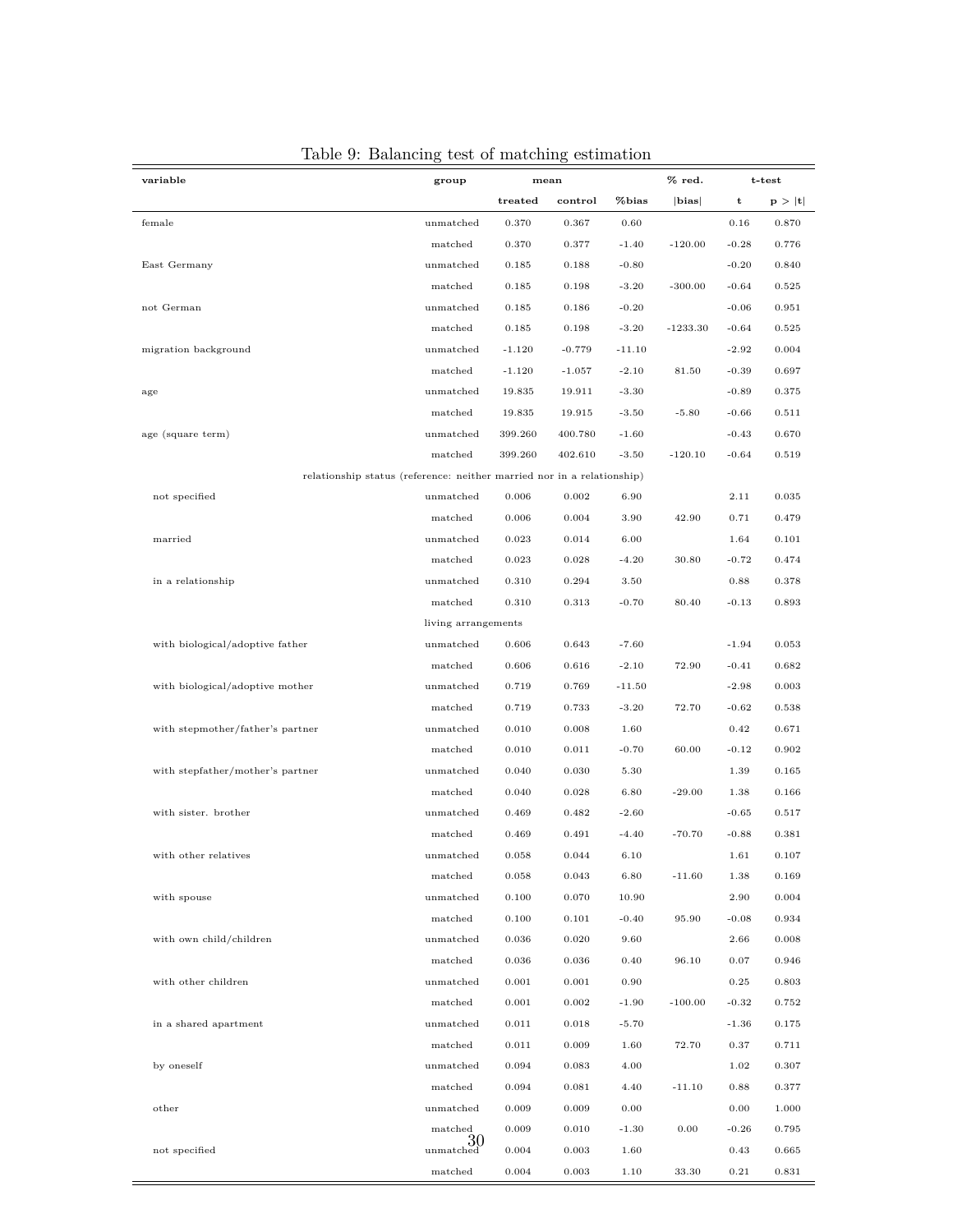| variable                                                                     | group                                             |         | mean    |          | % red.    |         | t-test |
|------------------------------------------------------------------------------|---------------------------------------------------|---------|---------|----------|-----------|---------|--------|
|                                                                              |                                                   | treated | control | %bias    | bias      | t       | p >  t |
|                                                                              | Household in the need of benefit (reference: yes) |         |         |          |           |         |        |
| not specified                                                                | unmatched                                         | 0.014   | 0.010   | 3.50     |           | 0.92    | 0.358  |
|                                                                              | matched                                           | 0.014   | 0.021   | $-6.90$  | $-100.00$ | $-1.14$ | 0.253  |
| no                                                                           | unmatched                                         | 0.178   | 0.151   | 7.10     |           | 1.83    | 0.068  |
|                                                                              | matched                                           | 0.178   | 0.183   | $-1.50$  | 78.60     | $-0.29$ | 0.770  |
| disability (reference: yes)                                                  |                                                   |         |         |          |           |         |        |
| not specified                                                                | unmatched                                         | 0.006   | 0.003   | 4.00     |           | 1.13    | 0.260  |
|                                                                              | matched                                           | 0.006   | 0.007   | $-0.90$  | 77.80     | $-0.15$ | 0.877  |
| not disabled                                                                 | unmatched                                         | 0.013   | 0.031   | $-12.70$ |           | $-2.87$ | 0.004  |
|                                                                              | matched                                           | 0.013   | 0.010   | 1.70     | 86.40     | 0.47    | 0.636  |
| commitment in clubs (reference: yes)                                         |                                                   |         |         |          |           |         |        |
| not specified                                                                | unmatched                                         | 0.001   | 0.002   | $-1.60$  |           | $-0.38$ | 0.705  |
|                                                                              | matched                                           | 0.001   | 0.001   | 0.00     | 100.00    | 0.00    | 1.000  |
| $_{\rm no}$                                                                  | unmatched                                         | 0.329   | 0.333   | $-0.80$  |           | $-0.20$ | 0.840  |
|                                                                              | matched                                           | 0.329   | 0.323   | 1.20     | $-50.00$  | 0.24    | 0.810  |
|                                                                              | equipment at home                                 |         |         |          |           |         |        |
| more than 100 books or the like                                              | unmatched                                         | 0.423   | 0.428   | $-1.20$  |           | $-0.30$ | 0.761  |
|                                                                              | matched                                           | 0.423   | 0.420   | 0.50     | 57.90     | 0.10    | 0.919  |
| own bedroom                                                                  | unmatched                                         | 0.824   | 0.813   | 2.90     |           | 0.73    | 0.464  |
|                                                                              | matched                                           | 0.824   | 0.825   | $-0.30$  | 88.90     | $-0.07$ | 0.948  |
| a computer                                                                   | unmatched                                         | 0.739   | 0.758   | $-4.50$  |           | $-1.16$ | 0.247  |
|                                                                              | matched                                           | 0.739   | 0.764   | $-5.90$  | $-30.20$  | $-1.19$ | 0.236  |
| a car                                                                        | unmatched                                         | 0.749   | 0.738   | 2.40     |           | 0.61    | 0.540  |
|                                                                              | matched                                           | 0.749   | 0.750   | $-0.30$  | 88.20     | $-0.06$ | 0.954  |
| a own yard                                                                   | unmatched                                         | 0.601   | 0.580   | 4.30     |           | 1.09    | 0.275  |
|                                                                              | matched                                           | 0.601   | 0.594   | 1.50     | 64.70     | 0.31    | 0.760  |
| none of this                                                                 | unmatched                                         | 0.009   | 0.011   | $-2.20$  |           | $-0.54$ | 0.587  |
|                                                                              | matched                                           | 0.009   | 0.010   | $-1.30$  | 42.90     | $-0.26$ | 0.795  |
| not specified                                                                | unmatched                                         | 0.015   | 0.014   | 0.80     |           | 0.20    | 0.841  |
|                                                                              | matched                                           | 0.015   | 0.017   | $-1.60$  | $-100.00$ | $-0.30$ | 0.765  |
|                                                                              | parents' participation at school (reference: yes) |         |         |          |           |         |        |
| not specified                                                                | unmatched                                         | 0.011   | 0.012   | $-0.60$  |           | $-0.15$ | 0.883  |
|                                                                              | matched                                           | 0.011   | 0.008   | 3.50     | $-500.00$ | 0.78    | 0.437  |
| $_{\rm no}$                                                                  | unmatched                                         | 0.841   | 0.887   | $-13.20$ |           | $-3.50$ | 0.000  |
|                                                                              | matched                                           | 0.841   | 0.861   | $-5.70$  | 57.20     | $-1.09$ | 0.277  |
| type of secondary education level (reference: intermediate secondary degree) |                                                   |         |         |          |           |         |        |
| not specified                                                                | unmatched                                         | 0.006   | 0.001   | 8.90     |           | 3.01    | 0.003  |
|                                                                              | matched                                           | 0.006   | 0.002   | 7.30     | 17.60     | 1.38    | 0.169  |
| special school                                                               | unmatched                                         | 0.005   | 0.013   | $-8.80$  |           | $-1.98$ | 0.048  |
|                                                                              | matched                                           | 0.005   | 0.004   | 0.70     | 92.60     | 0.18    | 0.855  |
| lower secondary degree (9th grade). school leaving                           | unmatched                                         | 0.309   | 0.185   | 28.90    |           | 7.72    | 0.000  |
| certificate                                                                  |                                                   |         |         |          |           |         |        |
|                                                                              | matched                                           | 0.309   | 0.313   | $-0.90$  | 97.00     | $-0.16$ | 0.871  |
| lower secondary degree. 10th grade                                           | unmatched                                         | 0.230   | 0.174   | 13.90    |           | 3.63    | 0.000  |
|                                                                              | matched                                           | 0.230   | 0.243   | $-3.30$  | 76.40     | $-0.62$ | 0.537  |
| higher secondary degree                                                      | unmatched                                         | 0.069   | 0.203   | $-39.80$ |           | $-8.98$ | 0.000  |
|                                                                              | matched                                           | 0.069   | 0.076   | $-2.20$  | 94.40     | $-0.58$ | 0.563  |
| other                                                                        | unmatched                                         | 0.003   | 0.001   | 2.90     |           | 0.82    | 0.414  |
|                                                                              | matched                                           | 0.003   | 0.005   | $-5.80$  | $-100.00$ | $-0.82$ | 0.414  |
| degree not officially recognized in Germany                                  | unmatched                                         | 0.010   | 0.012   | $-2.10$  |           | $-0.51$ | 0.608  |
|                                                                              | $_{\text{match}}$ 31                              | 0.010   | 0.009   | 1.20     | 42.90     | 0.26    | 0.795  |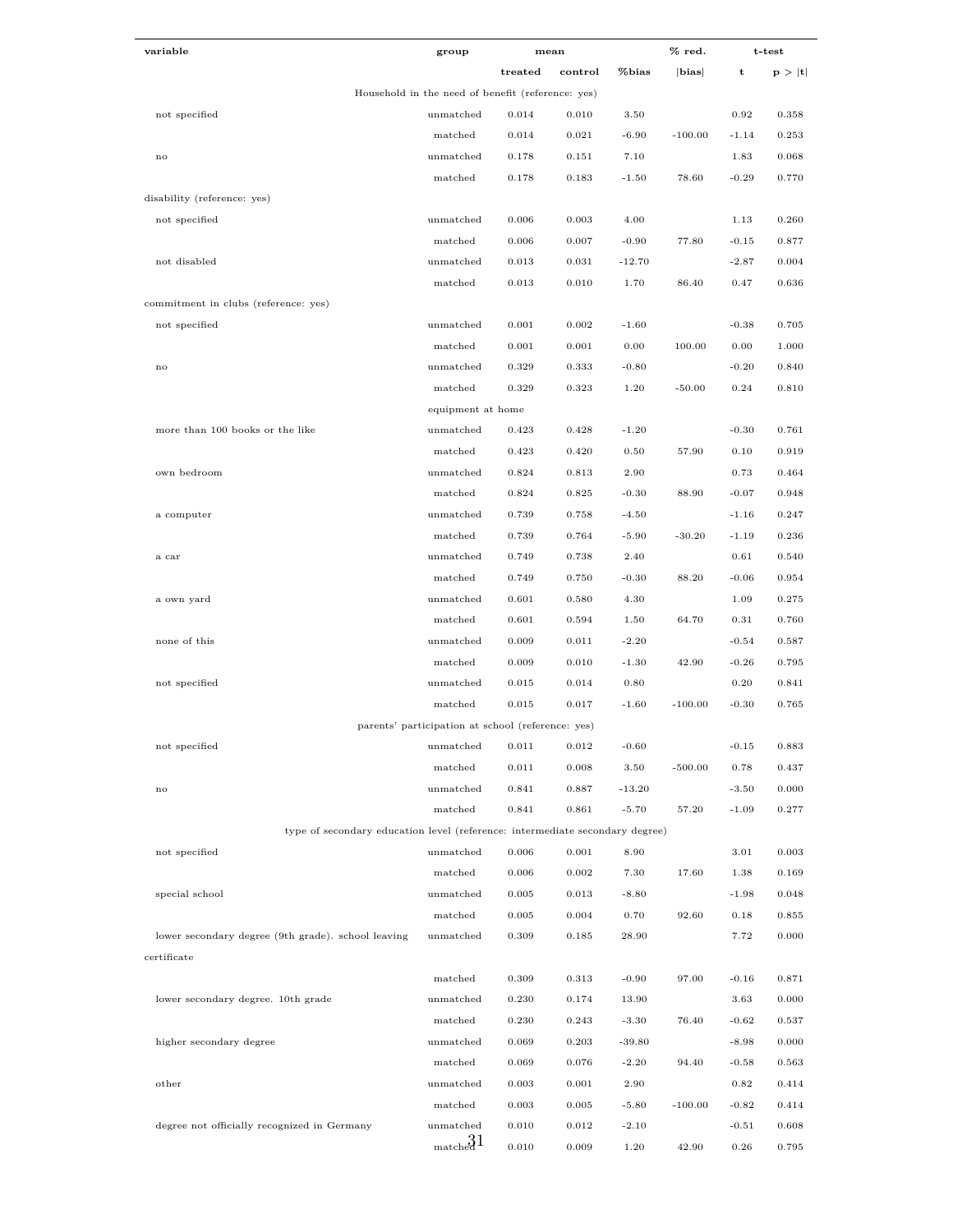| variable              | group                                                           | mean    |         |          | $%$ red.  |         | t-test |
|-----------------------|-----------------------------------------------------------------|---------|---------|----------|-----------|---------|--------|
|                       |                                                                 | treated | control | %bias    | bias      | t       | p >  t |
|                       | grade in German in last school report (reference: satisfactory) |         |         |          |           |         |        |
| not specified         | unmatched                                                       | 0.040   | 0.026   | 7.70     |           | 2.07    | 0.038  |
|                       | matched                                                         | 0.040   | 0.037   | 1.70     | 77.30     | 0.32    | 0.745  |
| outstanding           | unmatched                                                       | 0.016   | 0.023   | $-4.50$  |           | $-1.10$ | 0.273  |
|                       | matched                                                         | 0.016   | 0.014   | 1.40     | 70.00     | 0.31    | 0.760  |
| good                  | unmatched                                                       | 0.218   | 0.233   | $-3.60$  |           | $-0.90$ | 0.367  |
|                       | matched                                                         | 0.218   | 0.193   | 5.80     | $-62.50$  | 1.21    | 0.228  |
| adequate              | unmatched                                                       | 0.216   | 0.183   | 8.20     |           | 2.12    | 0.034  |
|                       | matched                                                         | 0.216   | 0.223   | $-1.60$  | 81.00     | $-0.30$ | 0.763  |
| poor                  | $\text{unmatched}$                                              | 0.026   | 0.024   | 1.60     |           | 0.41    | 0.681  |
|                       | matched                                                         | 0.026   | 0.022   | 2.80     | $-75.00$  | 0.57    | 0.568  |
| fail                  | unmatched                                                       | 0.004   | 0.001   | 5.80     |           | 1.84    | 0.066  |
|                       | matched                                                         | 0.004   | 0.009   | $-10.30$ | $-77.80$  | $-1.27$ | 0.205  |
|                       | grade in Maths in last school report (reference: satisfactory)  |         |         |          |           |         |        |
| not specified         | unmatched                                                       | 0.034   | 0.025   | 5.20     |           | 1.37    | 0.170  |
|                       | matched                                                         | 0.034   | 0.033   | 0.40     | 92.90     | 0.07    | 0.945  |
| outstanding           | unmatched                                                       | 0.048   | 0.042   | 2.60     |           | 0.66    | 0.509  |
|                       | matched                                                         | 0.048   | 0.048   | $-0.30$  | 88.20     | $-0.06$ | 0.953  |
| good                  | unmatched                                                       | 0.254   | 0.241   | 3.00     |           | 0.76    | 0.450  |
|                       | matched                                                         | 0.254   | 0.263   | $-2.20$  | 26.80     | $-0.43$ | 0.669  |
| adequate              | unmatched                                                       | 0.249   | 0.228   | 4.80     |           | 1.24    | 0.217  |
|                       | matched                                                         | 0.249   | 0.252   | $-0.70$  | 84.80     | $-0.14$ | 0.885  |
| poor                  | unmatched                                                       | 0.068   | 0.054   | 5.80     |           | 1.51    | 0.132  |
|                       | matched                                                         | 0.068   | 0.061   | 2.60     | 54.50     | 0.51    | 0.611  |
| fail                  | unmatched                                                       | 0.004   | 0.003   | 0.50     |           | 0.13    | 0.894  |
|                       | matched                                                         | 0.004   | 0.004   | $-1.00$  | $-100.00$ | $-0.20$ | 0.844  |
| attended kindergarten | unmatched                                                       | 0.924   | 0.926   | $-0.90$  |           | $-0.24$ | 0.809  |
|                       | matched                                                         | 0.924   | 0.929   | $-1.90$  | $-100.00$ | $-0.38$ | 0.702  |
|                       | time between school leaving and begin of apprenticeship         |         |         |          |           |         |        |
| not specified         | unmatched                                                       | 0.093   | 0.079   | 4.90     |           | 1.27    | 0.204  |
|                       | matched                                                         | 0.093   | 0.079   | 4.90     | 0.00      | 0.98    | 0.326  |
| up to 24 months       | unmatched                                                       | 0.290   | 0.341   | $-11.00$ |           | $-2.74$ | 0.006  |
|                       | matched                                                         | 0.290   | 0.273   | 3.60     | 66.90     | 0.75    | 0.453  |
| 25 to 36 months       | unmatched                                                       | 0.210   | 0.215   | $-1.10$  |           | $-0.29$ | 0.772  |
|                       | matched                                                         | 0.210   | 0.203   | 1.70     | $-46.70$  | 0.34    | 0.734  |
| 37 to 48 months       | unmatched                                                       | 0.100   | 0.115   | $-4.90$  |           | $-1.23$ | 0.220  |
|                       | matched                                                         | 0.100   | 0.096   | 1.40     | 71.40     | 0.29    | 0.769  |
| 49 to 60 months       | unmatched                                                       | 0.061   | 0.056   | 2.30     |           | 0.58    | 0.562  |
|                       | matched                                                         | 0.061   | 0.063   | $-0.80$  | 64.70     | $-0.16$ | 0.877  |
| 61 to 72 months       | unmatched                                                       | 0.045   | 0.028   | 8.80     |           | 2.39    | 0.017  |
|                       | matched                                                         | 0.045   | 0.049   | $-2.30$  | 73.60     | $-0.41$ | 0.680  |
| 73 to 84 months       | unmatched                                                       | 0.030   | 0.023   | 4.30     |           | 1.12    | 0.261  |
|                       | matched                                                         | 0.030   | 0.038   | $-4.70$  | $-9.10$   | $-0.83$ | 0.406  |
| 85 to 96 months       | unmatched                                                       | 0.030   | 0.016   | 9.60     |           | 2.70    | 0.007  |
|                       | $rac{\text{matched}}{32}$                                       | 0.030   | 0.031   | $-0.40$  | 95.70     | $-0.07$ | 0.942  |
| more than 96 months   | unmatched                                                       | 0.035   | 0.016   | 12.10    |           | 3.47    | 0.001  |
|                       | matched                                                         | 0.035   | 0.049   | $-9.10$  | 24.60     | $-1.43$ | 0.153  |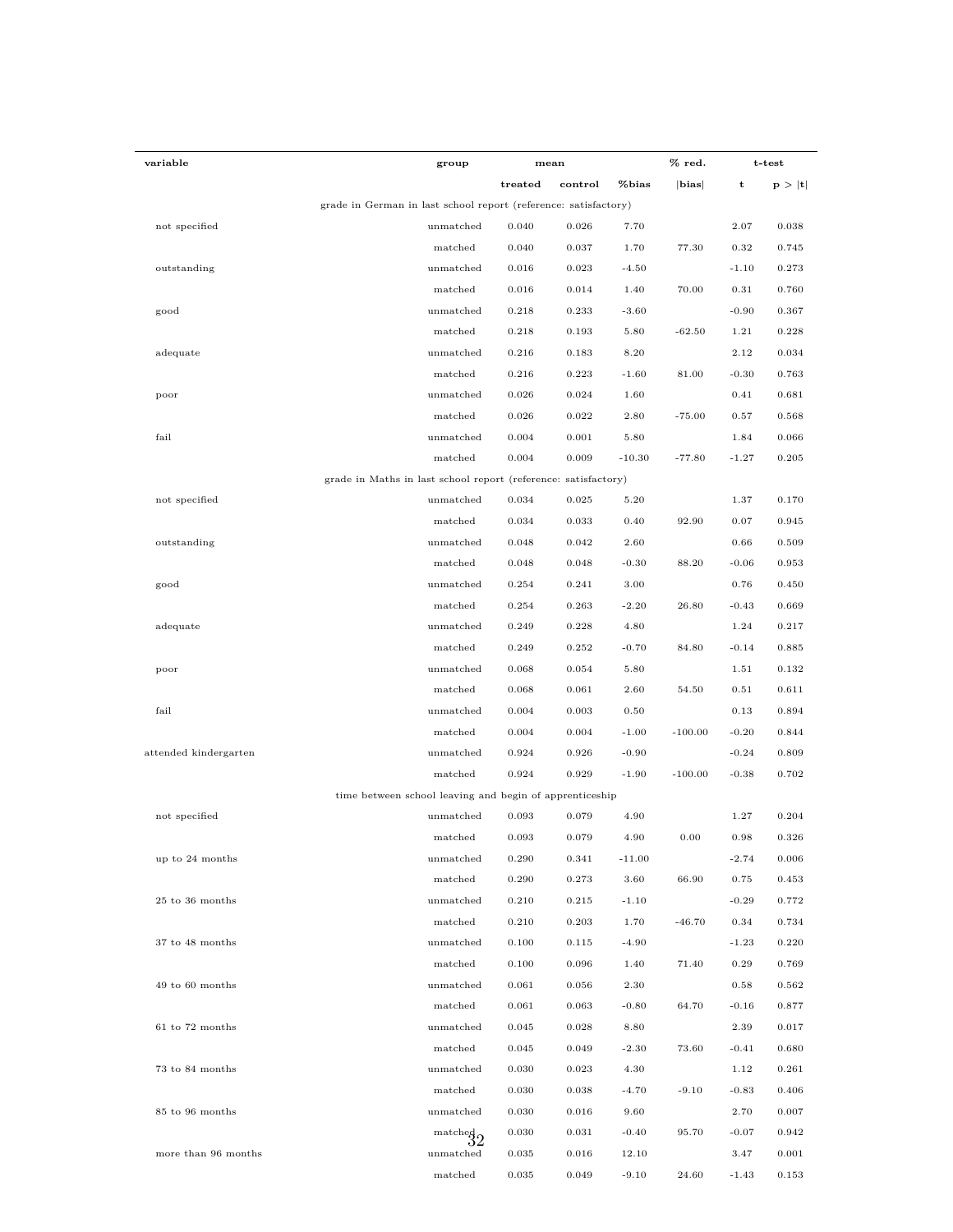| variable                                   | group                                                         | mean    |         |          | % red.     | t-test      |        |
|--------------------------------------------|---------------------------------------------------------------|---------|---------|----------|------------|-------------|--------|
|                                            |                                                               | treated | control | %bias    | bias       | $\mathbf t$ | p >  t |
|                                            | commute to apprenticing firm                                  |         |         |          |            |             |        |
| not specified                              | unmatched                                                     | 0.003   | 0.002   | 2.10     |            | 0.57        | 0.571  |
|                                            | matched                                                       | 0.003   | 0.002   | 1.40     | 33.30      | 0.27        | 0.789  |
| up to 30 minutes                           | unmatched                                                     | 0.341   | 0.349   | $-1.60$  |            | $-0.40$     | 0.690  |
|                                            | matched                                                       | 0.341   | 0.368   | $-5.70$  | $-258.30$  | $-1.12$     | 0.262  |
| 31 to 45 minutes                           | unmatched                                                     | 0.086   | 0.128   | $-13.50$ |            | $-3.24$     | 0.001  |
|                                            | matched                                                       | 0.086   | 0.083   | 1.20     | 91.00      | 0.27        | 0.787  |
| 46 to 60 minutes                           | unmatched                                                     | 0.070   | 0.098   | $-10.10$ |            | $-2.46$     | 0.014  |
|                                            | matched                                                       | 0.070   | 0.057   | 4.70     | 53.30      | 1.08        | 0.282  |
| 61 to 90 minutes                           | unmatched                                                     | 0.024   | 0.038   | $-8.00$  |            | $-1.90$     | 0.058  |
|                                            | matched                                                       | 0.024   | 0.024   | $-0.40$  | 95.50      | $-0.08$     | 0.935  |
| more than 90 minutes                       | unmatched                                                     | 0.005   | 0.013   | $-8.30$  |            | $-1.87$     | 0.061  |
|                                            | matched                                                       | 0.005   | 0.007   | $-2.00$  | 76.00      | $-0.49$     | 0.626  |
|                                            | occupation between leaving school and begin of apprenticeship |         |         |          |            |             |        |
| basic vocational year (BGJ)                | unmatched                                                     | 0.211   | 0.129   | 22.10    |            | 5.95        | 0.000  |
|                                            | matched                                                       | 0.211   | 0.223   | $-3.00$  | 86.40      | $-0.55$     | 0.585  |
| pre-vocational treatments                  | unmatched                                                     | 0.249   | 0.302   | $-12.00$ |            | $-2.98$     | 0.003  |
|                                            | matched                                                       | 0.249   | 0.278   | $-6.40$  | 46.20      | $-1.31$     | 0.192  |
| job application training                   | unmatched                                                     | 0.331   | 0.294   | 8.10     |            | 2.07        | 0.039  |
|                                            | matched                                                       | 0.331   | 0.324   | 1.50     | 81.70      | 0.29        | 0.770  |
| occupational orientation course            | unmatched                                                     | 0.106   | 0.120   | $-4.20$  |            | $-1.06$     | 0.290  |
|                                            | matched                                                       | 0.106   | 0.089   | 5.30     | $-25.60$   | 1.14        | 0.256  |
| short internship (several days)            | unmatched                                                     | 0.391   | 0.342   | 10.30    |            | 2.63        | 0.008  |
|                                            | matched                                                       | 0.391   | 0.411   | $-4.00$  | 61.00      | $-0.79$     | 0.429  |
| language course                            | unmatched                                                     | 0.016   | 0.034   | $-11.40$ |            | $-2.62$     | 0.009  |
|                                            |                                                               |         | 0.016   |          |            |             | 0.921  |
|                                            | matched                                                       | 0.016   |         | 0.40     | 96.50      | 0.10        |        |
| jobbing                                    | unmatched                                                     | 0.481   | 0.443   | 7.60     |            | 1.94        | 0.053  |
|                                            | matched                                                       | 0.481   | 0.492   | $-2.10$  | 72.10      | $-0.42$     | 0.671  |
| BNW                                        | unmatched                                                     | 0.013   | 0.003   | 10.70    |            | 3.37        | 0.001  |
|                                            | matched                                                       | 0.013   | 0.021   | $-9.20$  | 13.30      | $-1.27$     | 0.203  |
| Internationaler Bund (ib)                  | unmatched                                                     | 0.006   | 0.002   | 7.50     |            | 2.38        | 0.018  |
|                                            | matched                                                       | 0.006   | 0.006   | 0.00     | 100.00     | $\rm 0.00$  | 1.000  |
| CJD                                        | unmatched                                                     | 0.009   | 0.001   | 11.30    |            | 3.96        | 0.000  |
|                                            | matched                                                       | 0.009   | 0.005   | 5.40     | 52.00      | 0.91        | 0.364  |
| educational centre                         | unmatched                                                     | 0.005   | 0.001   | 7.50     |            | 2.46        | 0.014  |
|                                            | matched                                                       | 0.005   | 0.000   | 9.20     | $-23.10$   | 2.00        | 0.045  |
| qualification. further training            | unmatched                                                     | 0.003   | 0.005   | $-3.70$  |            | $-0.85$     | 0.395  |
|                                            | matched                                                       | 0.003   | 0.003   | 0.00     | 100.00     | 0.00        | 1.000  |
| college                                    | unmatched                                                     | 0.005   | 0.024   | $-16.20$ |            | $-3.46$     | 0.001  |
|                                            | matched                                                       | 0.005   | 0.005   | 0.00     | 100.00     | 0.00        | 1.000  |
| sport                                      | unmatched                                                     | 0.001   | 0.001   | 0.90     |            | 0.25        | 0.803  |
|                                            | matched                                                       | 0.001   | 0.000   | 3.80     | $-300.00$  | 1.00        | 0.317  |
| treatment in general. not remembering name | unmatched                                                     | 0.001   | 0.003   | $-3.50$  |            | $-0.79$     | 0.429  |
|                                            | matched                                                       | 0.001   | 0.001   | 0.00     | 100.00     | 0.00        | 1.000  |
|                                            | driver's license                                              |         |         |          |            |             |        |
| driver's license for car                   | unmatched                                                     | 0.430   | 0.486   | $-11.20$ |            | $-2.82$     | 0.005  |
|                                            | matched                                                       | 0.430   | 0.433   | $-0.60$  | 94.40      | $-0.13$     | 0.900  |
| driver's license for motorcycle. moped     | unmatched                                                     | 0.158   | 0.157   | 0.10     |            | 0.02        | 0.983  |
|                                            | matched                                                       | 0.158   | 0.176   | $-5.00$  | $-5700.00$ | $-0.97$     | 0.331  |
| $\mathbf{no}$                              | unmatched                                                     | 0.510   | 0.468   | 8.40     |            | 2.14        | 0.033  |
|                                            | $_{\text{match}}^{33}$                                        | 0.510   | 0.498   | 2.40     | 71.90      | 0.47        | 0.635  |
| side job                                   | unmatched                                                     | 0.068   | 0.068   | $-0.10$  |            | $-0.03$     | 0.975  |
|                                            | matched                                                       | 0.068   | 0.074   | $-2.50$  | $-1900.00$ | $-0.49$     | 0.626  |